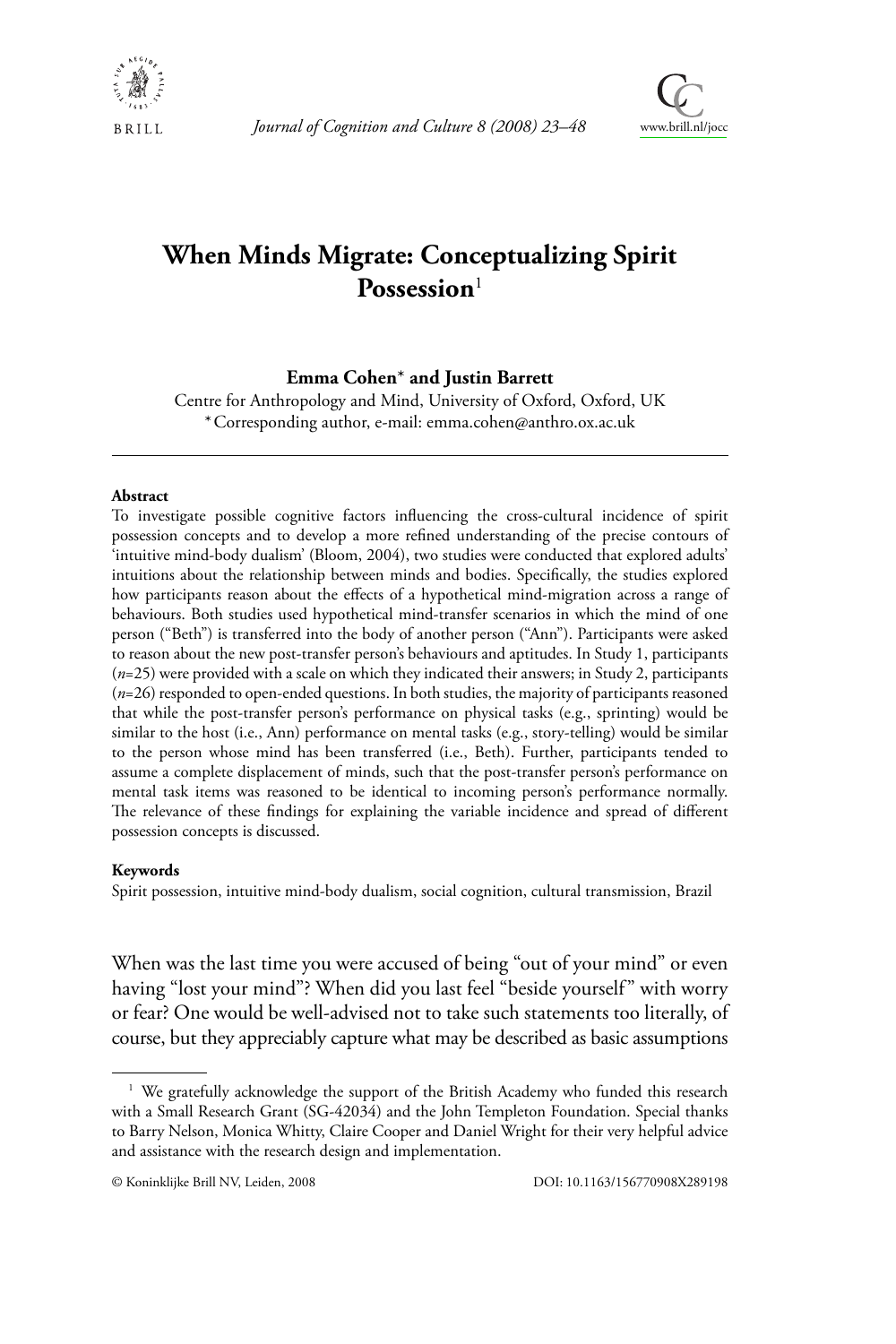and expectancies about persons, minds and bodies. If your "mind has gone", it is generally assumed that, but for an empty physical shell, there is not much of "you" left. It takes both mind and body to compose a person, and it is mind - more than body - that captures your character, your personality, the you behind your eyes. Of course, a materialist reflecting upon this statement would consider it rather misguided - mind is body, mind is matter, mind is ultimately a manifestation of brain material. Yet, recent experimental findings on our intuitive dualistic tendencies suggest that bodies losing minds (and vice versa) is something that we readily conceive of and generate inferences from (Bloom, 2004). Likewise, the migration of minds among bodies is a readily entertained notion in everyday life. Did the thought ever occur to you that by combining that person's mind in that other person's body you would have created your Mr/Ms Right? Perhaps not, but while such notions - and the kinds of comedic novels and films that they inspire - may form readily and spread rapidly without requiring much belief, 'real' examples of migrating agencies are found in many cross-culturally recurrent ideas about the afterlife, soul loss and possession by spirits.

Recent experimental research on intuitive dualism can potentially inform cognitive explanations of the emergence, transmission and persistence of these widespread forms of religious thinking. This research has established that from infancy intentional agents are represented and reasoned about differently from non-agentive matter and objects (Bloom, 2004; see also Gopnik et al., 1999). As young children we have more than a rudimentary understanding that bodies obey the laws of physics while minds operate according to the rules of social engagement. If you want me to clean up my plate, you can either force the food down my throat or you can kindly encourage me to eat up. The former achieves the result via brute physical force, the latter appeals to my will through interpersonal negotiation and the engagement of mental capacities. Our early emerging appreciation of the divergent sets of causes and effects in our physical and social worlds spawns a radical dualistic perspective on persons - that is, we naturally see bodies and minds as occupying distinct domains, and even as autonomous and potentially separable from one another.

Most of the research on folk notions about minds and bodies has been conducted within developmental psychology, investigating a wide range of questions about agency-detection, theory of mind, and object perception. This research provides a rich picture of the ways in which early emerging intuitions about our world - both social and physical - and the mechanisms and processes that underpin them, constrain and support the generation, communication and memorability of certain kinds of concepts throughout the lifespan. However, many questions remain for those of us who seek to account for the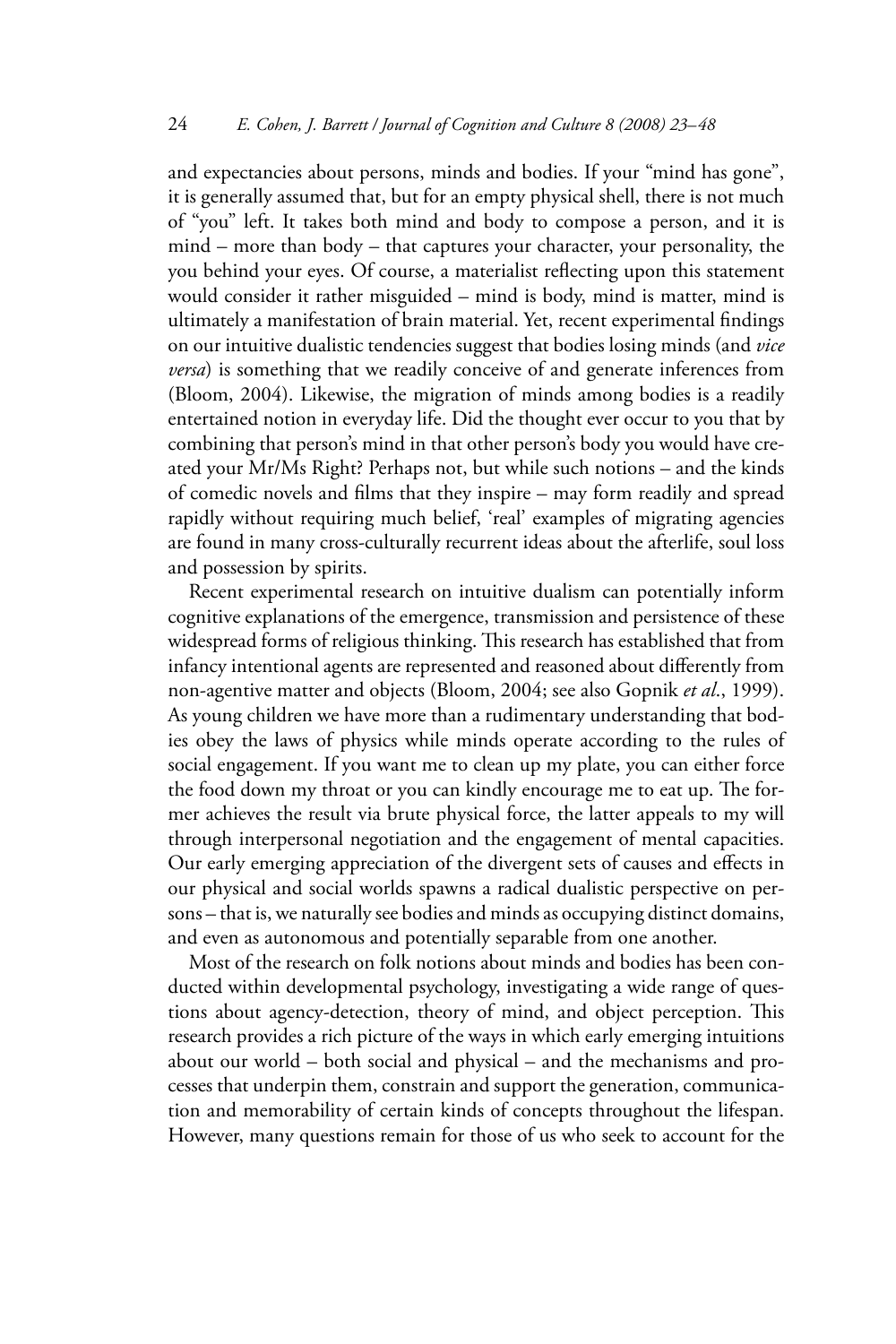form and spread of concepts that are clearly informed by these cognitive mechanisms and processes, but that perhaps challenge even more fundamental assumptions about the composition of minds, bodies and persons. For example, if it is intuitive to conceive of souls or minds as floating free of any physical laws of cohesion and contact, is the possibility that an individual may have two, three, four or more souls readily entertained? Perhaps we can easily represent the transfer, fusion and fission of minds. Are persons most readily represented as constituting one mind and one body, as the research on dualism seems to assume, or can we equally readily conceive of a body housing numerous minds simultaneously, any or all of which may be active at any given moment? Representations of multiple, transferred, or fused minds may constitute fertile cradles for the generation of rich inferences in real-time social cognition, or they may constitute only theoretical glosses that do little conceptual work

These questions are perhaps less obvious for those investigating the development of core cognitive mechanisms than for those seeking to identify the broad set of cognitive constraints on the cultural transmission of a potentially very extensive range of concepts about persons, souls, minds and bodies. We do not need to flick too far through the anthropological record before encountering many instances of concepts that posit bodies with temporarily borrowed minds, multiple minds in one body, one mind shared across numerous bodies simultaneously or no mind in a (still alive) body. Might these be meaningful counter-examples to what have been proposed as pan-human natural tendencies? For instance, their commonality may suggest that one mind-one body thinking is not all that "core" after all.

Somewhat contrary to the usual method by which anthropological challenges to claims about universal tendencies are laid out, we will not proceed to list numerous examples of mind-body beliefs that "demonstrate" without further ado the futility of universalist theories about human thought and culture. Below we present the findings of two experimental studies designed to probe further the nature of dualistic thinking, in particular to identify the constraints that dualistic thinking operates within.

Our research agenda stems from a number of observations raised by the ethnographic literature on spirit possession and mediumship. A cursory glance through this literature reveals many different varieties of possession belief. The reported configurations of minds and bodies in space and time, and the contexts in which possession phenomena arise, appear so variable that one may be led to doubt the existence of any important cross-cultural regularities. Nevertheless, deeper analysis reveals that the range of possession beliefs that may be encountered cross-culturally rest upon dualistic assumptions, particularly that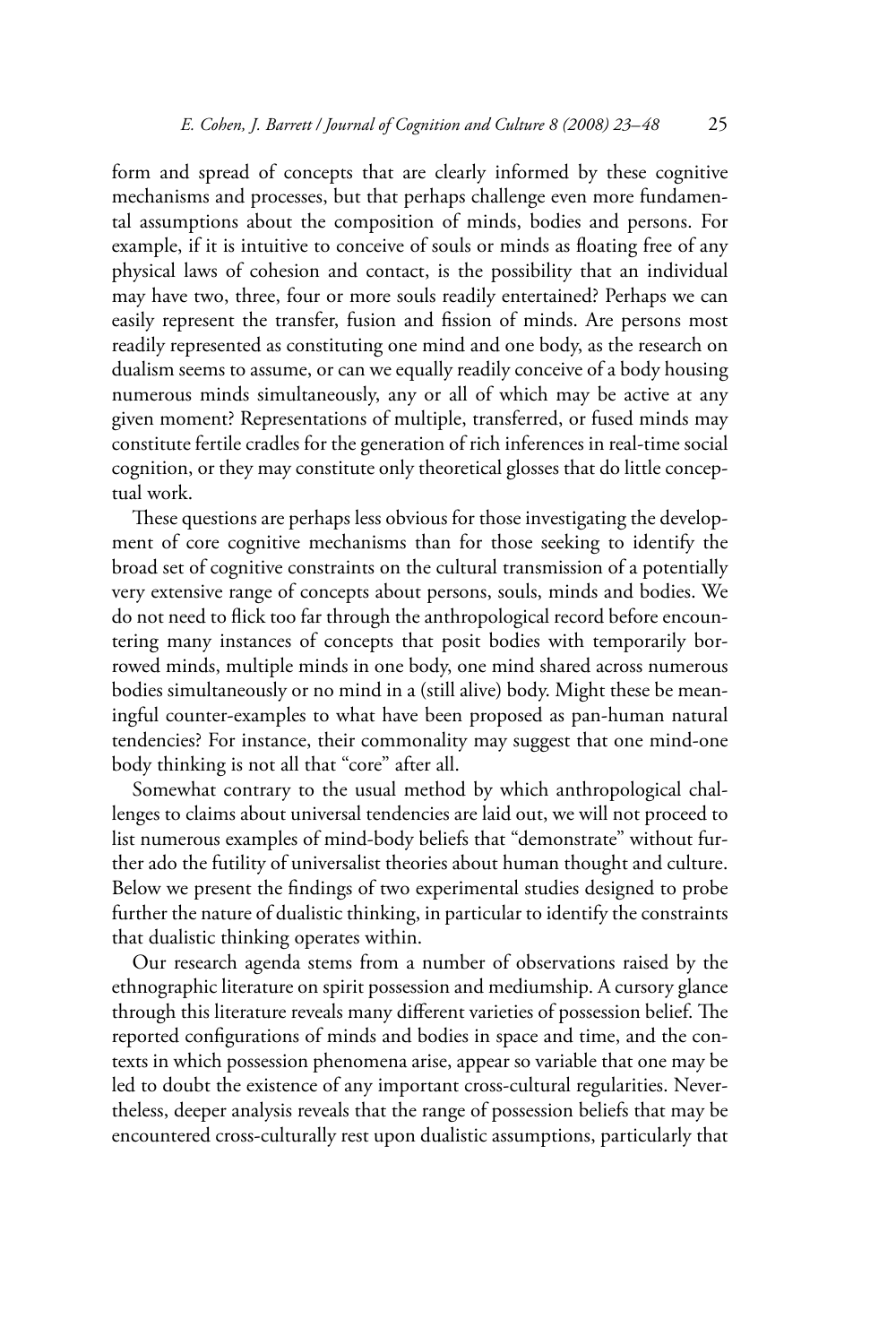minds (or spirits) are separable from bodies. Further, despite the presence of a wide variety of concepts of possession, there is one in particular that appears significantly more frequently than any other. This possession concept entails the complete displacement of a single agency by another, such that a bodiless agent effectively acquires the body - but not the mind - of a physical being. Given the cross-cultural recurrence of this concept, the particular mind-body configuration that differentiates this possession concept from others could reflect contours of intuitive mind-body dualism upon which it and much other religious and everyday thinking rests. Investigating possession concepts, therefore, can potentially generate important discoveries about the precise nature of intuitive mind-body dualism and how it constrains thinking about our social world

## **Concepts of Possession**

Beliefs about possession, and the often dramatic spectacles that surround its practice, have captured the attention and imagination of observers and writers for centuries. One of the earliest anthropological records of possession is given by Sir James Frazer in his classic work, *The Golden Bough*. He writes,

The belief in temporary incarnation or inspiration is world-wide. Certain persons are supposed to be possessed from time to time by a spirit or deity; while the possession lasts, their own personality lies in abeyance; the presence of the spirit is revealed by convulsive shiverings and shakings of the man's whole body, by wild gestures and excited looks, all of which are referred, not to the man himself, but to the spirit which has entered into him; and in this abnormal state all his utterances are accepted as the voice of the god or spirit dwelling in him or speaking through him. ([1890] 1958: 108)

Since Frazer's time, a great wealth of ethnographic data has accrued on possession beliefs and practices around the world. These phenomena vary along many different dimensions and the behaviours, contexts, interpretations, representations, and practices associated with possession are exceedingly more complex and diverse than Frazer's short description might suggest. Excited looks and convulsions, for instance, are not invariably part and parcel of temporary possession behaviour in all, or perhaps even a significant majority, of possession contexts. The variable recurrence of particular features of possessiontrance behaviour cross-culturally is certainly a subject ripe for ethnographic and historiographical investigation and precise measurement and theorising. But what of possession concepts and definitions? What, if any, are the most frequently occurring concepts of possession throughout the cross-cultural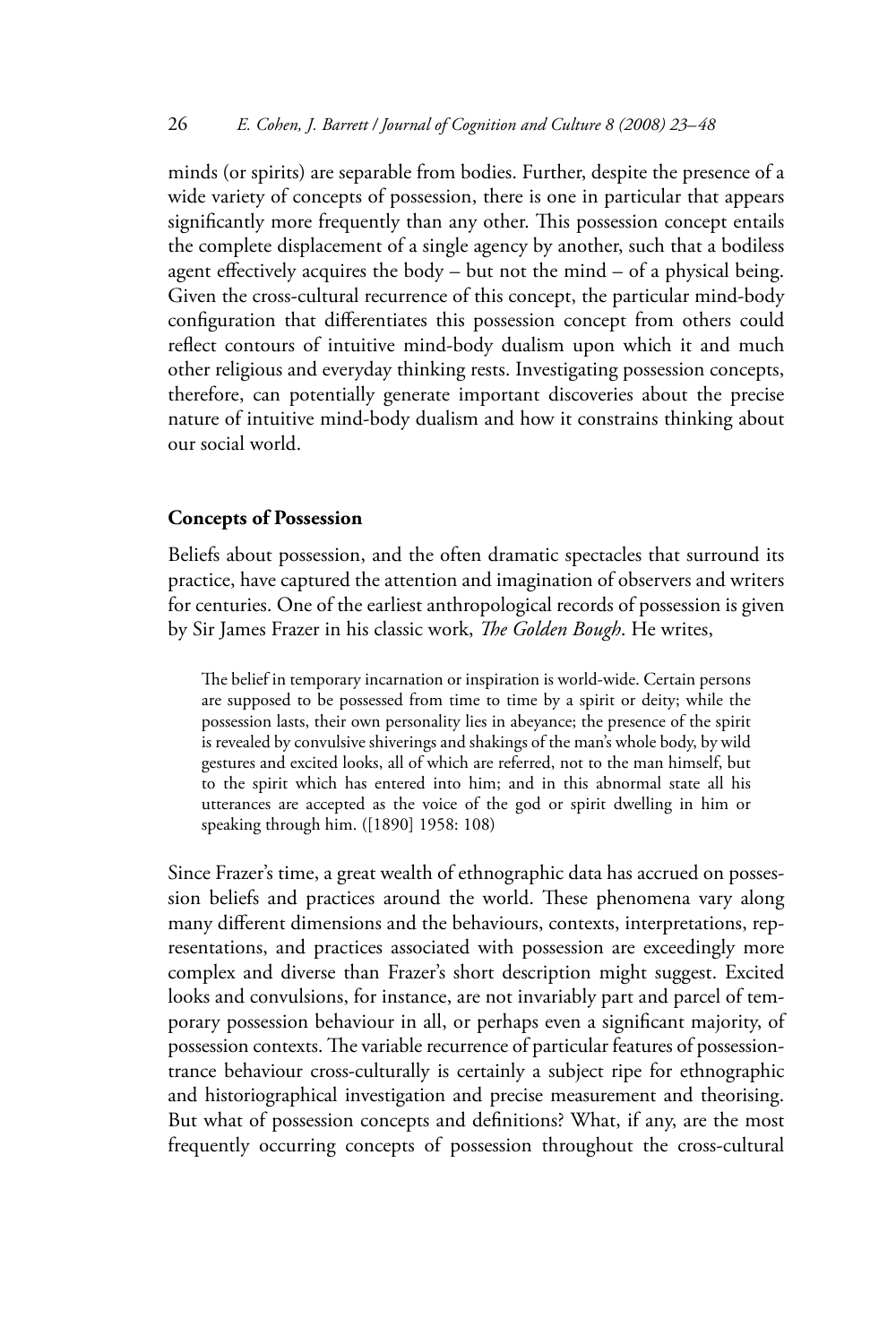record? What, if any, are the constraints operating on the ways in which possession may be conceived of, on the inferences that may be generated from these concepts, and on how possession concepts may be encoded and recalled, and transmitted to others?

Before turning to our experimental research, let us briefly consider the key findings of Cohen's ethnographic research on the range of spirit possession concepts found among a single group of mediums in Brazil. For the sake of brevity, we emphasise participant statements rather than offer lengthy descriptions of observed behaviours witnessed by the anthropologist.<sup>2</sup> Together with existing ethnography on the subject of possession, these data have triggered fundamental empirical questions about the form and spread of diverse notions about persons, minds and bodies, and have guided the generation of predictions tested here.

Cohen conducted her research during 18 months in 2002-2004 among a group of Afro-Brazilian religionists in the northern Brazilian city of Belém. The physical nucleus of the group is the terreiro, the venue for daily possession, healing and ritual ceremonies, and the dwelling place of the group's leader (the pai-de-santo) and a rolling total of around 5 initiated practitioners (filhosde-santo). A core of 20 members frequented ceremonies - both public and private - , social gatherings and business meetings, with numbers swelling to 60-plus attendants at larger events. Neighbours, clients, relatives and friends added to the core membership on these occasions, with spirit possession occupying a central place in proceedings. "Direct contact with the gods", the paide-santo once stated in an interview, "and the preparation of the body so that these gods could return to manifest themselves and offer advice is the supreme point (ponto máximo) of Afro-Brazilian religion (culto afro)". The term "gods" was not often used by informants in such contexts, but rather the more inclusive term "entities" (entidades), which may be understood broadly to encompass deities believed to be of West African origin, such as orixás and voduns, as well as the spirits of European explorers, statesmen and warriors, and *caboclo* spirits indigenous to the Amazonian interior.<sup>3</sup>

To start our brief analysis of concepts about possession, permit us to begin with a lengthy quotation. The statement, given by the *pai-de-santo*, was recorded during a meandering conversation that had drifted onto the topic of materials used in the first days of an initiation ceremony. The initiate is

<sup>&</sup>lt;sup>2</sup> A more comprehensive and balanced account is offered elsewhere (Cohen, in press).

<sup>&</sup>lt;sup>3</sup> See Cohen (2007) for a full description of the ethnographic context, including the various spirit families and deities that compose the pantheon of regular visitors to the terreiro.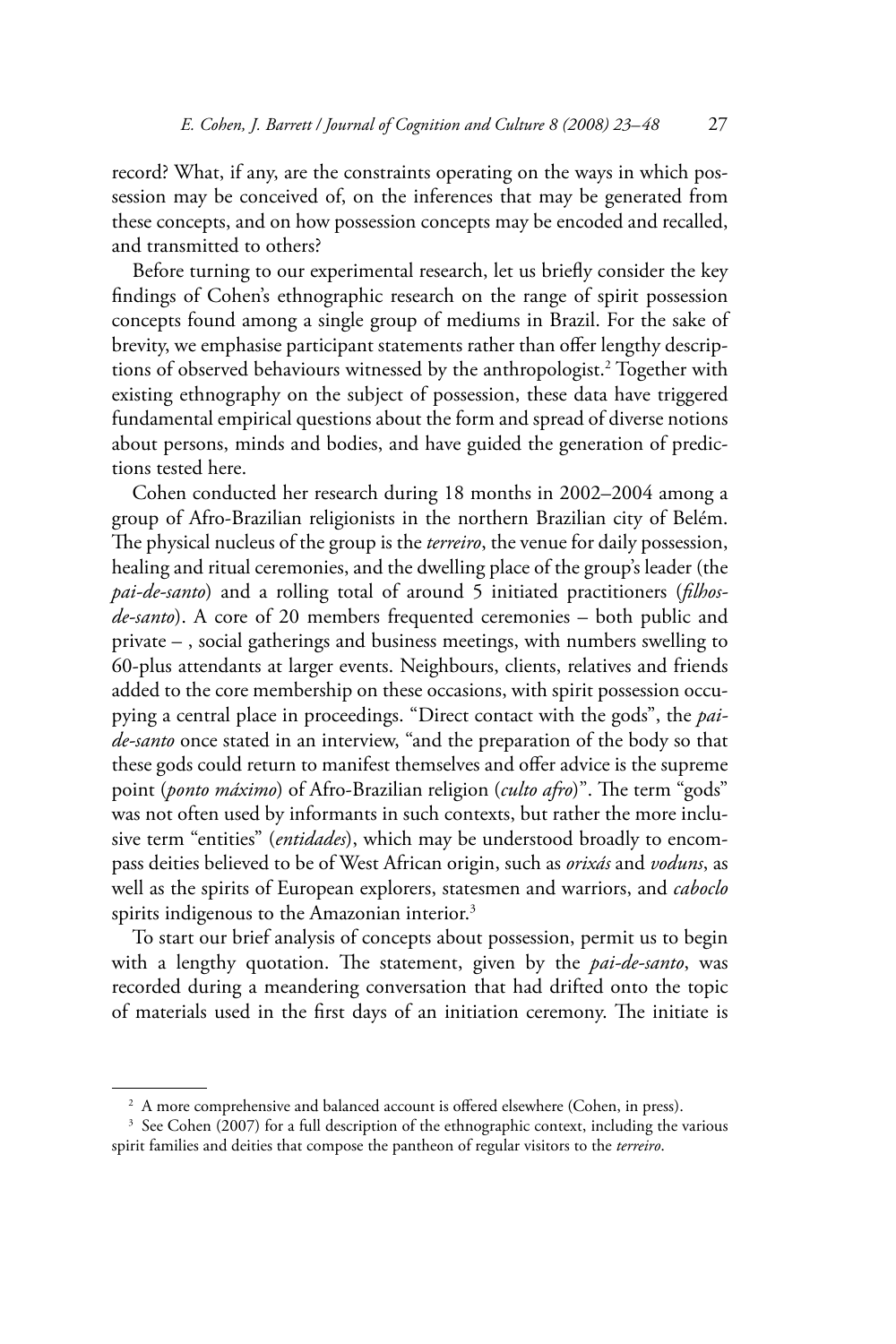physically and spiritually prepared via a series of rituals during a period of reclusion, as the son  $(filho)$  or daughter  $(filha)$  of an *orixá*. Becoming a son/ daughter of an *orixá* (*filhola-de-santo*) has multi-dimensional significance for the various people taking part (most centrally the initiator and initiate), but, in general, one crucial objective of the prescribed series of rituals is the preparation of the initiate to receive, or incorporate (incorporar), his/her orixá deity. The initiate's orixá-de-cabeça, or 'orixá of the head', is discovered prior to the period of initiation through divination techniques. The ritual exegesis presented below begins to hint at the complexities that characterize certain concepts of possession in this Afro-Brazilian tradition, contrasting starkly with Frazer's definition of possession above.

When you are going to begin your initiation [lit. "withdraw"], you have to bring a quartz bowl... It's a small bowl because you are still composing the *orixá*. In this bowl - to which is added water that has been sprinkled over your head some of your hair is stored... It's as if you were taking your  $DNA -$  they are important parts: hair, nails ... All of this is put into the bowl so that you form the energy there that is going to give life to your personal *orixá*. It is in that bowl that you unite the cosmic *orixá* that you are going to season with your personal energy, which is going to form the *orixá* of your head. It's because of this that you often see 2 orixás, 2 Ogums [the name of one of the orixás] in one terreiro because that Ogum is in the head of one; he is composed of the cosmic energy of Ogum and your personal composition – it's as if  $\overline{I}$  got some water from the Amazon River and put it in various glasses and in each glass I added sugar, lemon, etc. Is it water from the Amazon? Yes! But each one has its own taste according to whatever was added.

This is only the beginning. This nascent composition, a powerful and often "chaotic" energy, can possess the body of the initiate, and the body must be progressively prepared through mediumistic "development sessions" and ritual preparation of the physical 'material' (matéria) to accommodate and support this energy. Initial possessions are often brief and uncontrolled, and are said to take their toll on the *matéria* of the medium, who is often left feeling foggy and lethargic after a possession episode.

In the case of possession by the *orixás*, then, quite a different picture emerges from Frazer's description. Frazer's definition of temporary possession has three key features: (1) the spirit enters into the person, (2) the person's own personality lies in abeyance during the episode and (3) all utterances are attributed to the spirit. Contrastingly, in the *culto* two essences are fused together - that of the cosmic, or prototype, *orixá* and that of the initiate – and it is this combination of essences or energies that forms the personal *orixá* that then possesses the *filho* in the public ceremonies and animates the body to perform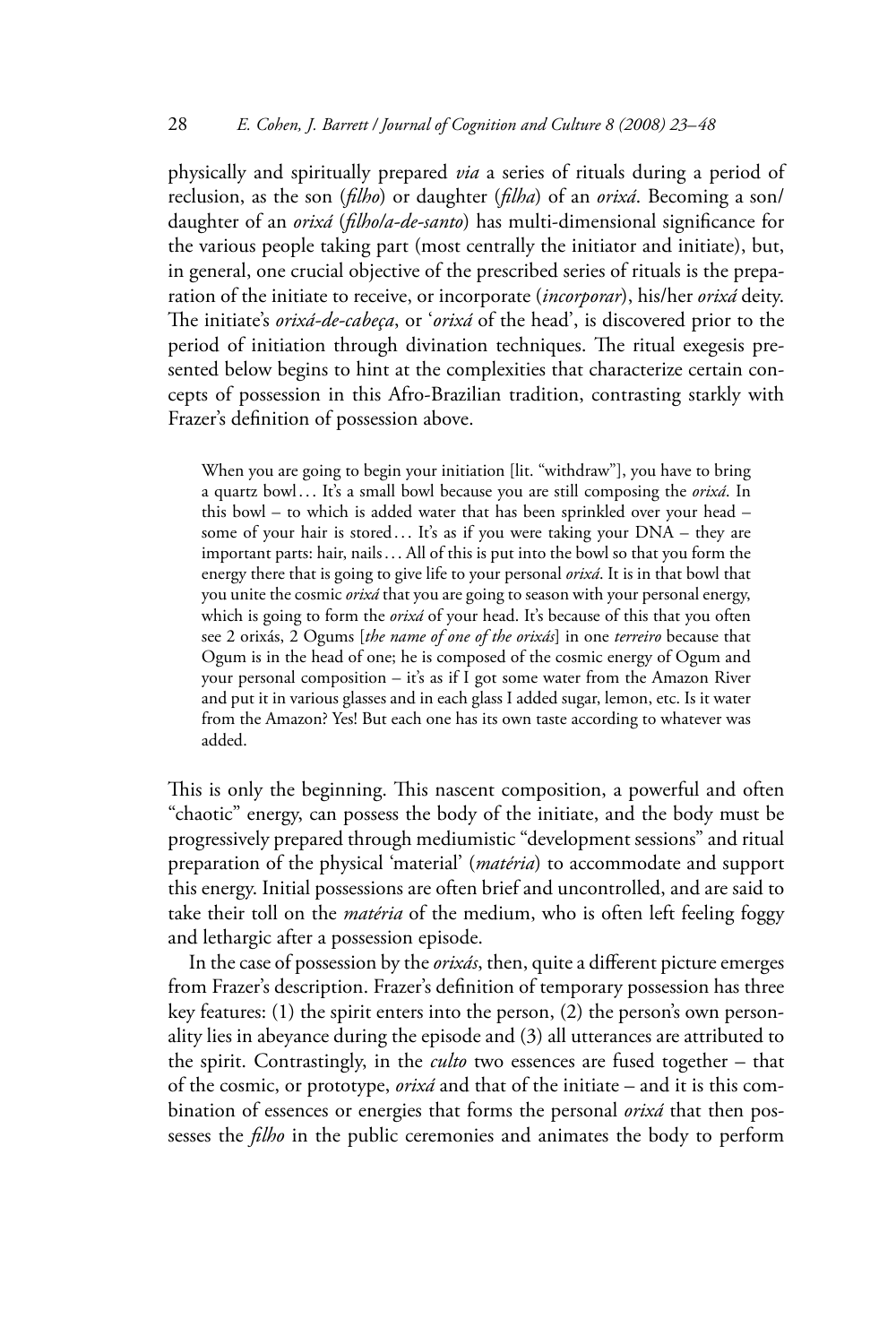characteristic dances and bestow comfort and blessings on those gathered. Of course, the *displacement* model described by Frazer, whereby one agent replaces another and animates the borrowed body, would fly in the face of certain 'facts of possession' at least in the Afro-Brazilian context. As the *pai-de-santo* mentions, it is necessary for one to appreciate the composition of the "personal orixá" in order to understand how there may be two orixás of the same name in the same terreiro, possibly possessing two different mediums at the same time. Other important facts of possession are also explained by this 'fusion' model. Appreciating Ogum as a custom-made energy, rather than as a discreet, bounded, singular agent, enables one to understand why Ogum possessing person A is in many respects different to Ogum possessing person B; it also helps to explain why I should not expect Person C possessed by Ogum in terreiro C today to know what Person D possessed by Ogum in terreiro D yesterday discussed with me; furthermore, as the personal orixá is "fed" and "cultivated" through ritual activities and the essences are increasingly added to the bowl over the lifetime of the initiate, the initiate "develops" as a medium and possessions become more controlled and harmonious. This again explains why mediums at different stages of development possessed with the 'same' orixá exhibit very different manifestations.

According to the *pai-de-santo*, in the case of other spirit entities, such as caboclos, who possess the terreiro's mediums much more frequently than orixás, a similar fusion principle applies. These entities are rarely represented as energies and essences and are not born in an initiation ceremony. Rather, they are persons, who once lived on earth but who have passed into another dimension, either following biological death or  $-$  as is the case with a class of spirits called encantados - by passing through a "portal" to a plane, which is parallel to human existence, known as the *encantaria*. The fusion takes place during the possession episode. As the pai-de-santo (possessed by a caboclo entity) once said when considering possession by such entities, "The caboclo or the entity... is one thing in the *encantaria*, (s)he has his/her own personality. When (s)he possesses, (s) he becomes something different  $-$  (s) he becomes both him/her plus part of the pai-de-santo". As with possession by *orixás*, then, possession behaviours are potentially attributable – at least in principle – to both spirit and medium simultaneously. In contrast to *orixá* possession, apparent simultaneous possession of two different people by the same entity is not explained with reference to the metaphorical cup of water, but is commonly judged not to be simultaneous possession at all - while the particular entity under question may indeed be possessing one of the mediums, another person claiming to be possessed by the same entity is said to be possessed by a messenger, or "ambassador" of that entity.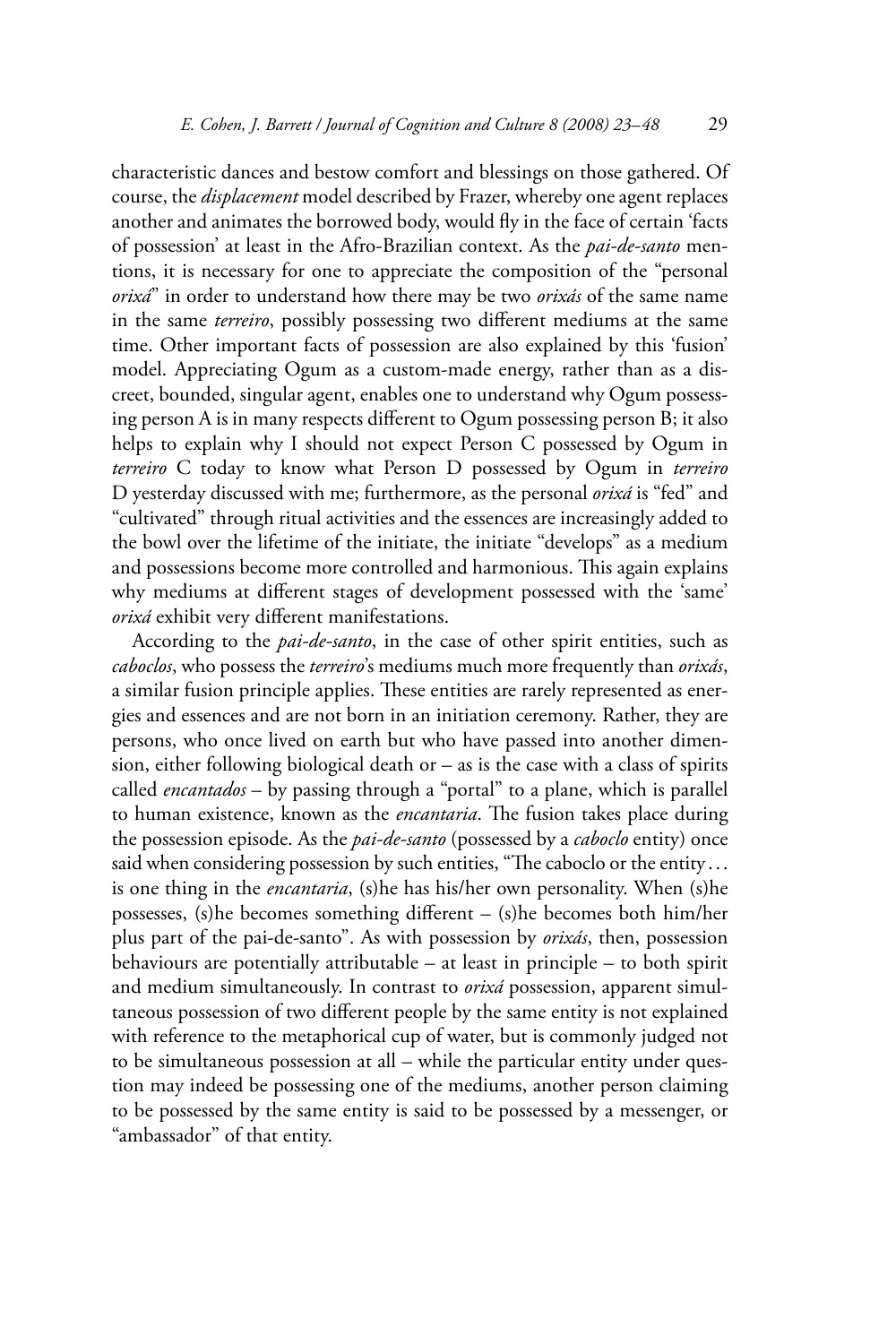Before we move on to look at possession concepts reported across the anthropological record, it is important that we consider the statements of the *culto afro* membership more broadly. How do the members with less exposure to *culto* teachings conceive possession? On what points, if any, do these concepts diverge from and concur with those of the *terreiro* leader? Is there any consensus among the membership as a whole on their basic definitions of possession?

On the whole, if one discusses possession with anyone but the *culto* leader, one will hear a vastly different definition of possession to the fusion-of-essences account. This is the case even for those who are second-in-command to the pai-de-santo (according to the rigid hierarchical ranking system that distinguishes rank according to years since initiation). A senior member clearly described possession as the joining of the body of the medium with the spirit of the entity. These two parts, he claimed, make up the new (possessed) person. Another senior ranking member described possession as the moment in which one's own spirit withdraws "and another spirit comes and throws him/ herself into your body". Drawing a clear demarcation between medium and spirit, another member describes her possession episodes as follows: "I don't know where my spirit goes. I don't know. I only know that I switch off. I don't remain in me". Another person stated, "Possession for me is a state of unconsciousness... in which we are not answerable for our actions, our bodily movements... we don't have control of our bodies anymore. It's the total loss of control of the body and the mind. Something else controls - it is the spiritual being". When possessed, one's own spirit is said to "lie down", "journey to the other world", "dream", "sleep", or "remain watching". The entities are said to "take control", "dominate the mind", or "command the body and the mind". If you are unaware that someone is possessed and refer to the person by name, the spirit will correct you with "I am not [medium's name], I am [entity's name]". All behaviours during the possession episode are attributable to the entity possessing the medium. Possessing entities are often quick to point out this distinction even when expressing an opinion. On a number of occasions, when the *pai-de-santo* was possessed, the entity possessing him, after offering his point of view on some issue, would quickly qualify his statements with "I don't know if the *pai-de-santo* would agree", clarifying for the interlocutor that medium and spirit remain two separate persons. These observations, along with the data gathered from more casual interaction with *culto* members, indicate the pervasiveness of notions about possession that assume the autonomy - not the fusion - of the "minds" of medium and spirit (Cohen, 2007).

What is puzzling, however, is that the "displacement" definition so readily offered and employed by the majority of culto members exists at all. It potentially becomes untenable when confronted with the 'facts of possession' men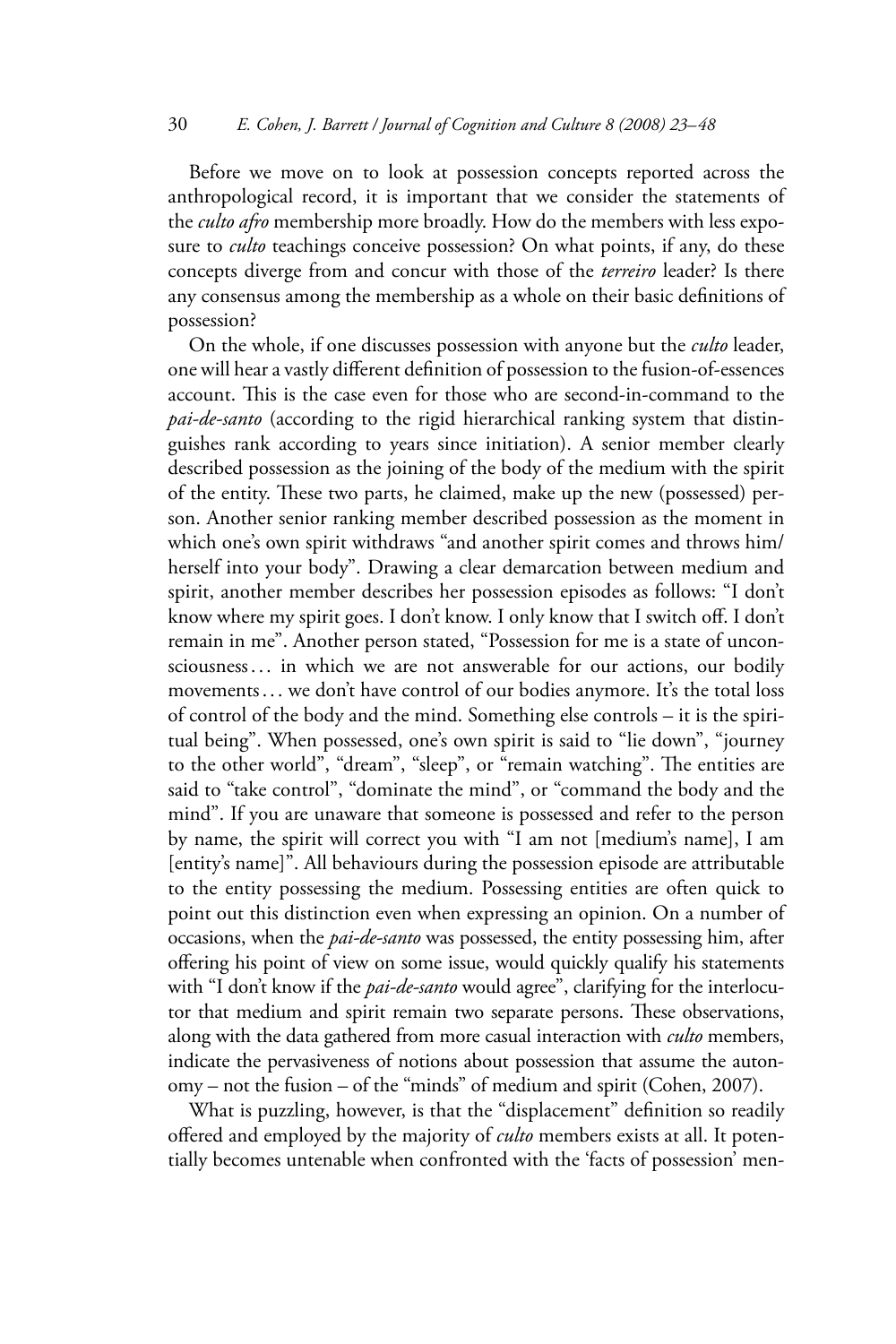tioned above, such as the variable performances of a particular spirit entity across different mediums. If Spirit A is an eloquent counsellor "in the head of" Person B, but is rowdy and abusive when possessing Person C, how can the complete displacement account be an adequate description of what happens with minds, spirits and bodies during possession? The fusion account is available to all members through regular teaching and guidance from the terreiro leader, yet displacement accounts characterise people's thinking about possession, both within the inner *culto* circle, and in the wider population of the city that has no *culto* affiliation whatsoever. It is only in response to the abstract, analytical questioning of the anthropologist - and perhaps not so well-intentioned sceptics of the  $\alpha$ the  $\alpha$  that the wider membership considers how the displacement principle may be modified to account for behaviours and activities that appear to contradict it.<sup>4</sup> Even then, the questioner is routinely referred to the *pai-de-santo* as a probable source of reliable information on such issues

Surveying the ethnographic literature, it immediately becomes apparent that the 'principle of displacement' guides possession concepts in many different cultural contexts. Frazer's short description, therefore, appears to capture the core of what may be a cross culturally recurrent concept. Herskovits similarly writes of the Haitians, "The supreme expression of their religious experience is a psychological state wherein a displacement of personality occurs when the god "comes into the head" of the worshipper. The individual thereupon is held to be the deity himself. He often exhibits a complete transformation in his personality; facial expression; motor behaviour, voice, physical strength, and the character of his utterances are startlingly different from what they were when he is "himself" (Herskovits, 1948: 66-67). More recently, Stoller describes spirit mediumship among the Songhay of Niger as resulting "from

<sup>&</sup>lt;sup>4</sup> This is not to say that such contradictions are not apparent to one's informants. Logical inconsistencies may even be puzzled over, but that this is normally in response to the ethnographer's questioning does not by itself suggest that these informants operate with a radically different representation of 'person'. It is theoretically possible that this population does not assume, for example, that persons (or spirits) have fundamentally continuous characters and personalities across time and space, and that therefore the 'problem' of the variability of a spirit's behaviour across different mediums doesn't actually exist. Yet, in eighteen months of intimate involvement with this community, the first author found no independent evidence to support this position. In fact, the following statement of one informant does indeed suggest the presence of a 'problem': "Ze Pelintra [a spirit entity], in the head of any other person that you see is totally different from when he is in the head of Pai [the pai-de-santo]... It's totally different - he comes in the form of a vagabond [*malandro*], he is foul-mouthed, he comes smoking, drinking. This isn't Seu Zé". Note that here, rather than modify the possession concept, the informant questions the alleged 'fact of possession', suggesting that the latter Zé is not the true Zé as manifest in the pai-de-santo.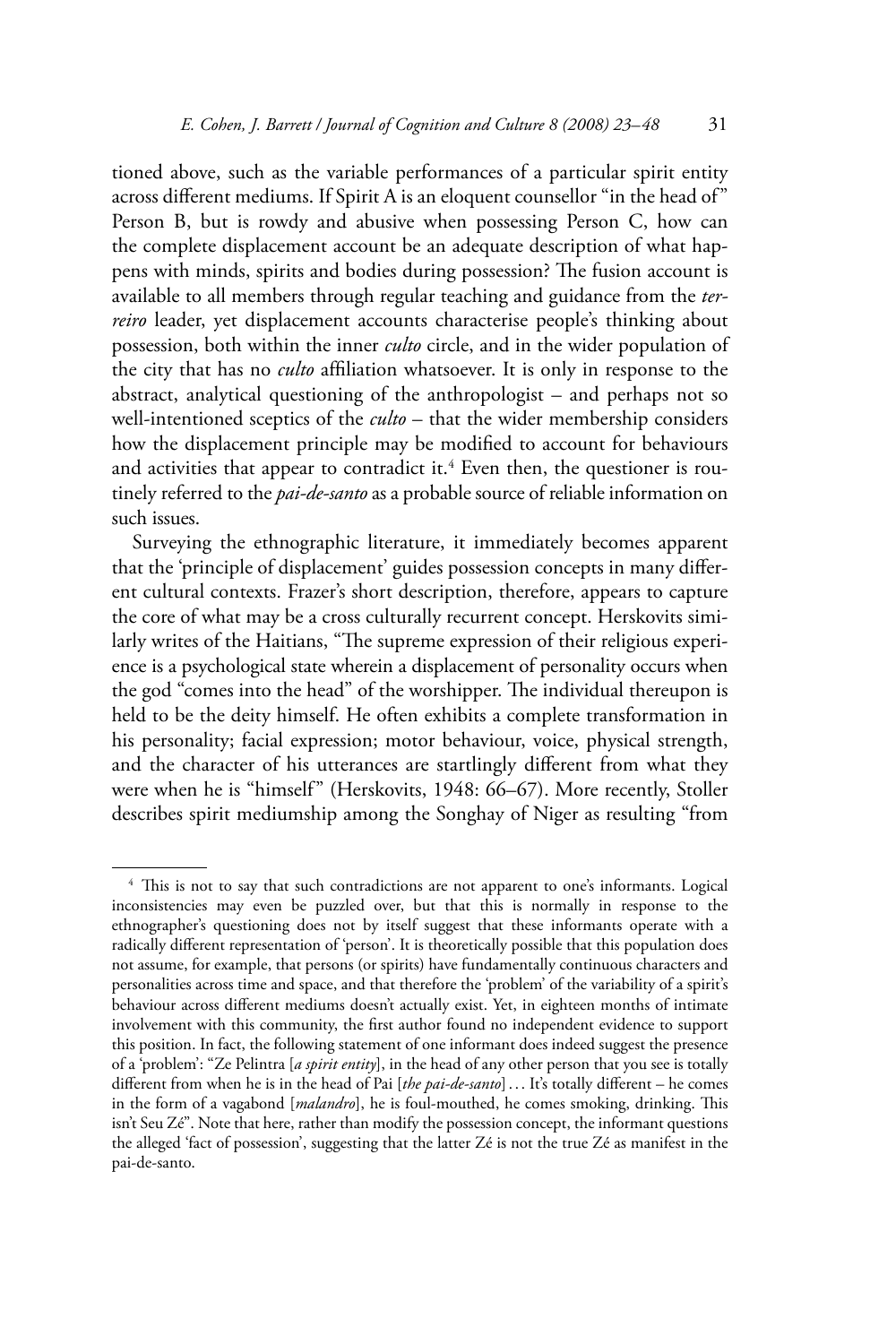the temporary displacement of a person's double by the force of a particular spirit. When the force of the spirit enters the medium's body, the person shakes uncontrollably. When the deity's double is firmly established in the dancer's body, the shaking becomes less violent. The deity screams and dances. The medium's body has become a deity" (Stoller, 1989: 31). In his ethnography of Trinidadian 'orisha work', Kenneth Lum writes, "Since it was the spirit (the "actual you") which animated the physical body, after an orisha had manifested on a person, it was that orisha who was now animating that person's body... The displaced spirit only returned when the orisha had left" (Lum, 2000: 156). In Mayotte, as in Belém, according to Lambek, spirits are said to "enter the bodies of human beings and rise to their heads, taking temporary control of all bodily and mental functions". He continues, "Despite the fact that the body remains the same, it is now occupied by a different person... During the trance, the human host is absent, no one can say where, and is temporarily replaced by the spirit. Spirit and host are two entirely different persons" (Lembek, 1981: 40). Bourguignon explicitly considers the connection between displacement-of-control and responsibility and culpability: "[W]hen the spirits take over, women can do unconsciously what they do not permit themselves to do consciously. The demands that are made, the orders that are given, are those of the spirits' doings and sayings. They are neither responsible for nor aware of what is going on and do not remember it after the fact. They have ultimate deniability" (Bourguignon, 2004: 572). While fusion accounts pepper the ethnographic record here and there, as well as other alternative descriptions, such as *oscillation* in which, for example, spirit and medium vie for control during a possession episode, displacement is by far the most pervasive description of possession. That a displacement conception of spirit possession is cross-culturally recurrent even when it appears incompatible with observers' experiences of possession (as in the case of the Afro-Brazilian culto in Belém), suggests cultural and environmental factors cannot fully account for this spirit possession conception. Perhaps a pan-human feature of normal human cognition underlies the recurrence of displacement. To investigate this possibility, we conducted a series of experiments concerning various aspects of the memorability, transmittability, and inferential potential of displacement, fusion and other concepts in mind-transfer situations. Two of these studies are reported below.<sup>5</sup>

The starting point of our research programme was to investigate the nature of (and possible patterns among) spontaneous inferences drawn from hypothetical mind transfer scenarios. Similar studies have been conducted among

<sup>&</sup>lt;sup>5</sup> The results of further experiments are forthcoming (see Cohen and Barrett, in press).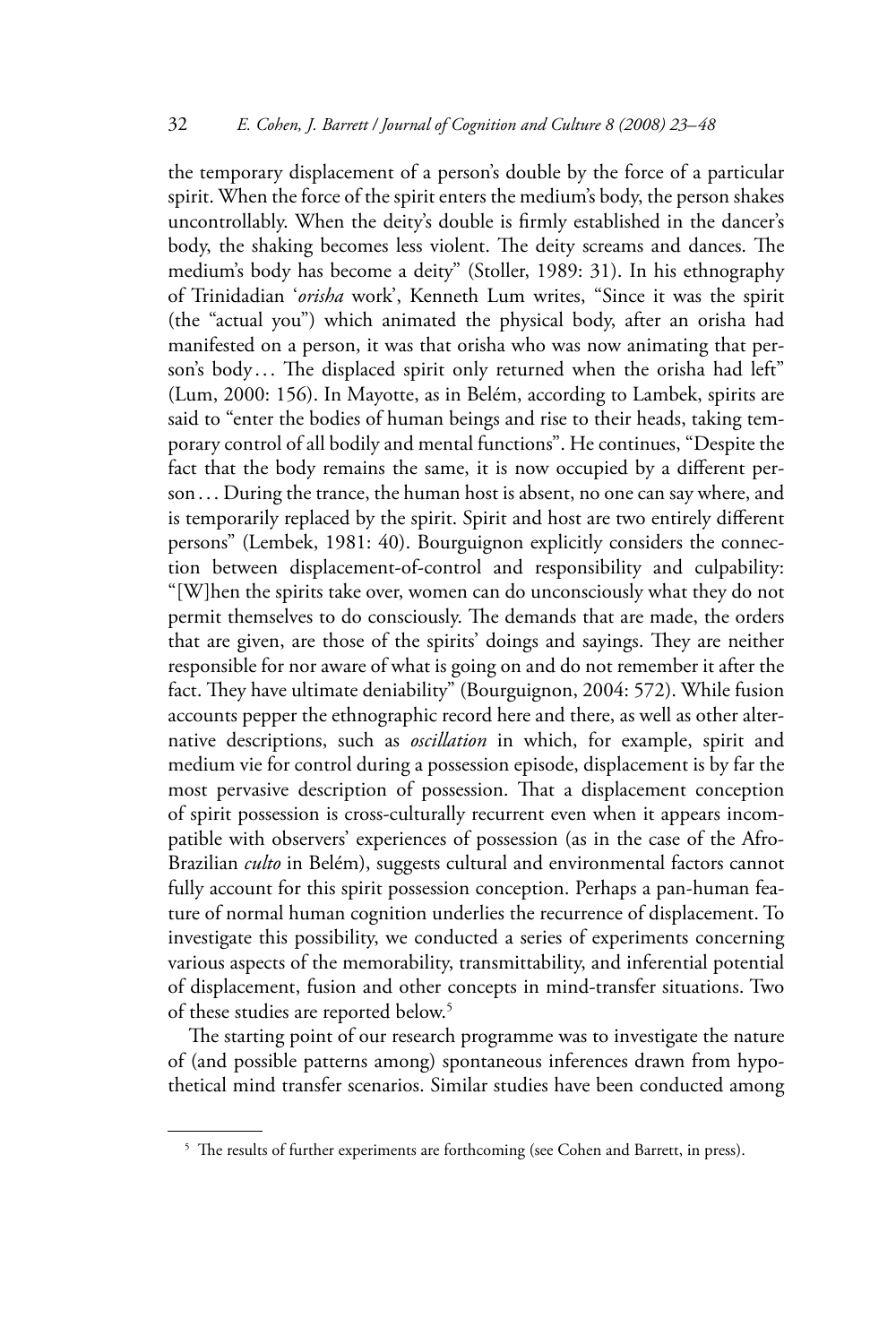children in order to investigate developing conceptions of mind and brain (Johnson and Wellman, 1982; Johnson, 1990). However, these studies explicitly describe the mind (and brain, heart, face, mouth, etc.) transfer as a transplant, and participants are questioned about the potential effects of the transplant on the recipient's identity, physical attributes, and cognitive and behavioural tasks. A fundamental question for the purposes of our investigation is, when participants are asked to reason about a mind transfer, do they spontaneously infer that a transplant (i.e., a displacement) has taken place? Is displacement a default assumption of mind transfer, owing to a one mind-one body tacit assumption? Alternatively, participants might, like the pai-de-santo, reason that, as minds are anchored to bodies, the mind transferring into a body must fuse or oscillate with the resident host mind. But perhaps outside of a community that recognizes spirit possession or other mind-transfers, participants would have no consistent intuitions for reasoning about such an event and answer either arbitrarily or as if transfers make no difference in predicting an individual's behaviour. That is, if Person A's mind goes into Person B's body, do people assume that Person B will now behave as Person A, or as Person A plus Person B, or as Person B would normally (i.e., no effect)? If even people from outside a possession community exhibit a tendency toward reasoning in terms of a transplant for mind transfers, this would suggest that the widespread distribution of "displacement" interpretations of possession is, in part, attributable to implicitly held assumptions about persons as composed of one (bounded and impermeable) mind and one body. To explore these questions, we conducted the following two studies, each based on a hypothetical mindtransfer between two fictitious characters.

## Study 1

## Method

Participants. Twenty-five undergraduate students (mean age, 20.0 years; 5 male, 20 female), mainly drawn from the School of History and Anthropology and the School of Psychology at Queen's University Belfast, Northern Ireland, participated in the study. All participants received monetary compensation for time and travel costs incurred (standard amount £10).

Materials and Procedure. Participants read 10 fictitious scenarios involving a hypothetical mind transfer between two characters, Ann and Beth. The scenarios provide some information about each of the girls across a range of activities, preferences and abilities. Participants are asked to reason about the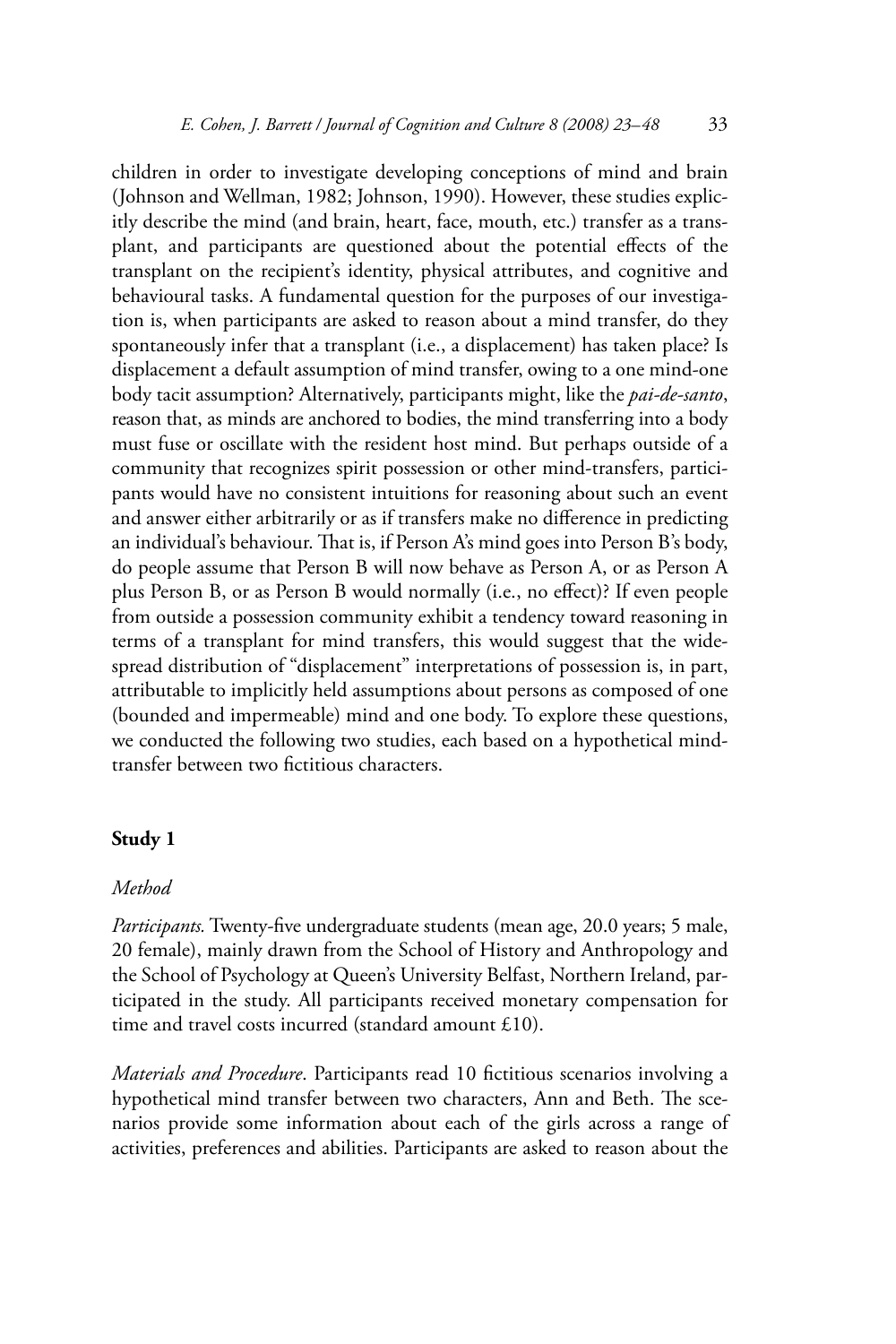abilities, preferences, etc. following a mind-transfer between the two girls. For example, the first scenario read as follows:

Ann is very good at maths. She regularly gets excellent marks on 7-point quizzes usually around 6 out of 7 of her answers are correct.

Beth is very poor at maths. She regularly gets poor marks on 7-point quizzes usually around 2 out of 7 of her answers are correct.

Once when the girls were in maths class, somehow Beth's mind went into Ann's body. How well do you think that the girl will do in the maths test?

Participants circled their response on a seven-point scale without anchors. As in the example above, each scenario offered a typical Beth behaviour and a typical Ann behaviour. These 'anchors' appeared at locations 2 and 6 on the seven-point scales, as described in the narratives, but were not labelled on the scales. Hence, the scales allowed for the possibility for participants to score the post-transfer behaviour as more extreme in either direction than Beth or Ann might be expected to behave without a mind transfer. Although all scenarios had a sevenpoint scale, different units of measurement were used across the various items (see Appendix A and Table 1). The item order, positive or negative value of the behaviours, and greater or lesser position on the scales was varied such that participants would not be able to use heuristics based on those considerations.

| Item No. | Control/Mental | Description          | Measure                                     |
|----------|----------------|----------------------|---------------------------------------------|
|          | М              | Maths aptitude       | Test score                                  |
| 2        |                | Appetite             | Calories consumed in a day                  |
| 3        | M              | Story-telling skill  | Audience rating                             |
| 4        |                | Strength             | Quantity of kgs lifted                      |
| 5        | M              | Sociality            | No. of people talked with during<br>a party |
| 6        |                | Visual acuity        | Rating on eye exam chart                    |
|          |                | Speed                | Seconds to sprint 50 metres                 |
| 8        | М              | Emotional expression | Time spent crying during a<br>touching film |
| 9        |                | Cigarette smoking    | Cigarettes smoked per day                   |
| 10       | M              | Food preferences     | Proportion of items selected                |

Table 1 Descriptions and measures of control and mental items used in the mind-transfer scenarios

Space was provided for explanations of answers. An assortment of 5 "mental" and 5 control items were included on the response script. Control items consisted in behavioural judgments that hinge heavily upon physical and not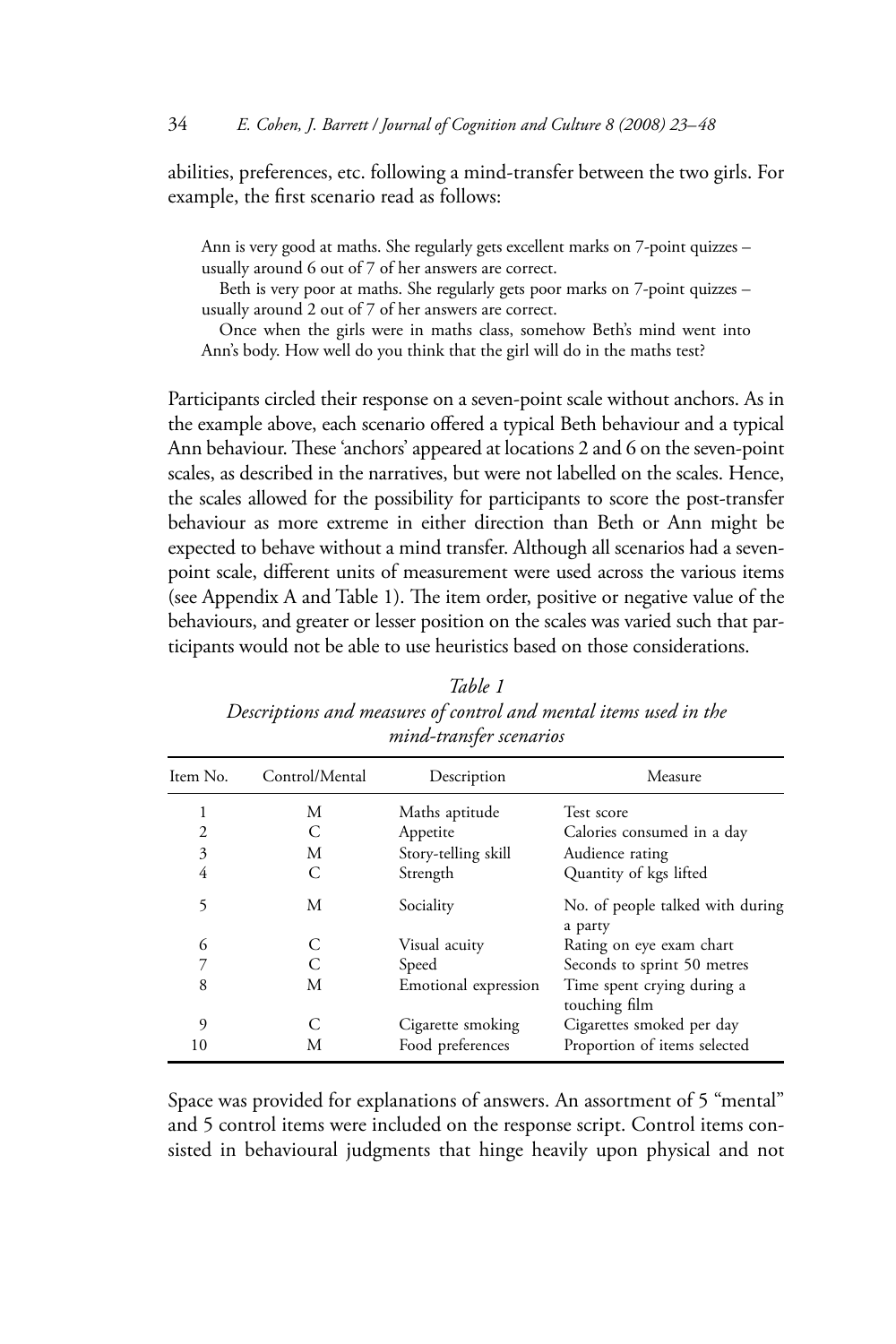mental aptitudes (e.g., weight lifting). In contrast, mental items were behavioural judgements not tightly anchored to particular physical attributes (e.g., maths competency). Table 1 lists the items and their orders. See Appendix A for complete items.

Assuming models of mind transfer are constructed wholly on the basis of cultural inputs, participants with little or no familiarity with possession or similar mind-transfer events might have no particular mental model of mind transfer on which to draw. Consequently, one might predict that these participants from Northern Ireland would adopt numerous ad hoc strategies yielding no detectable group pattern of answering. Mental items might be indistinguishable from control items. Alternatively, if mind-transfer events are conceptualized through panhuman cognitive architecture pertaining to the relation of minds and bodies, participants in Northern Ireland would be expected to spontaneously employ a model of mind transfer similar to that observed in Brazil. Specifically, a displacement model for mental items would be favoured, yielding answers more similar to Beth (the incoming mind) than Ann (the host body).

## Results and Discussion

Responses for each item were transformed to a Beth-Ann scale ranging from zero to one, with typical Beth responses equal to zero and typical Ann responses equal to one, and intermediate scores falling between and additive scores falling above or below. Hence, a half Beth-half Ann response would be expressed as 0.5 (e.g., a score of four on the maths example). A paired-samples t-test of the responses across all ten items yielded a significant difference between the five control,  $M = 0.60$ , SD = 0.18, and five mental items,  $M = 0.14$ , SD = 0.16,  $t(24) = 8.25$ , P<0.001. One-sample t-tests comparing mean answers to 0.5 revealed that participants significantly favoured Beth-typical responses on mental items,  $t(24) = 10.19$ ,  $P<0.001$ ; and Ann-typical responses on control items,  $t(24) = 3.08$ ,  $P = 0.005$ .

These results strongly suggest that participants reasoned differently about the continuation of behaviours anchored to mental properties compared with behaviours more reliant on physical properties when considering the hypothetical mind transfer. When Beth's mind went into Ann's body, participants reasoned that this new 'Beth-Ann' would perform similar to Beth on mental tasks (e.g., storytelling), but similar to Ann on physical tasks (e.g., lifting weights).

Consider the contrast between two items both concerning eating behaviours. Item 2 asked participants to consider how "Beth-Ann's"<sup>6</sup> appetite would

<sup>&</sup>lt;sup>6</sup> The tem "Beth-Ann" was not used in the scripts (see Appendix A for details).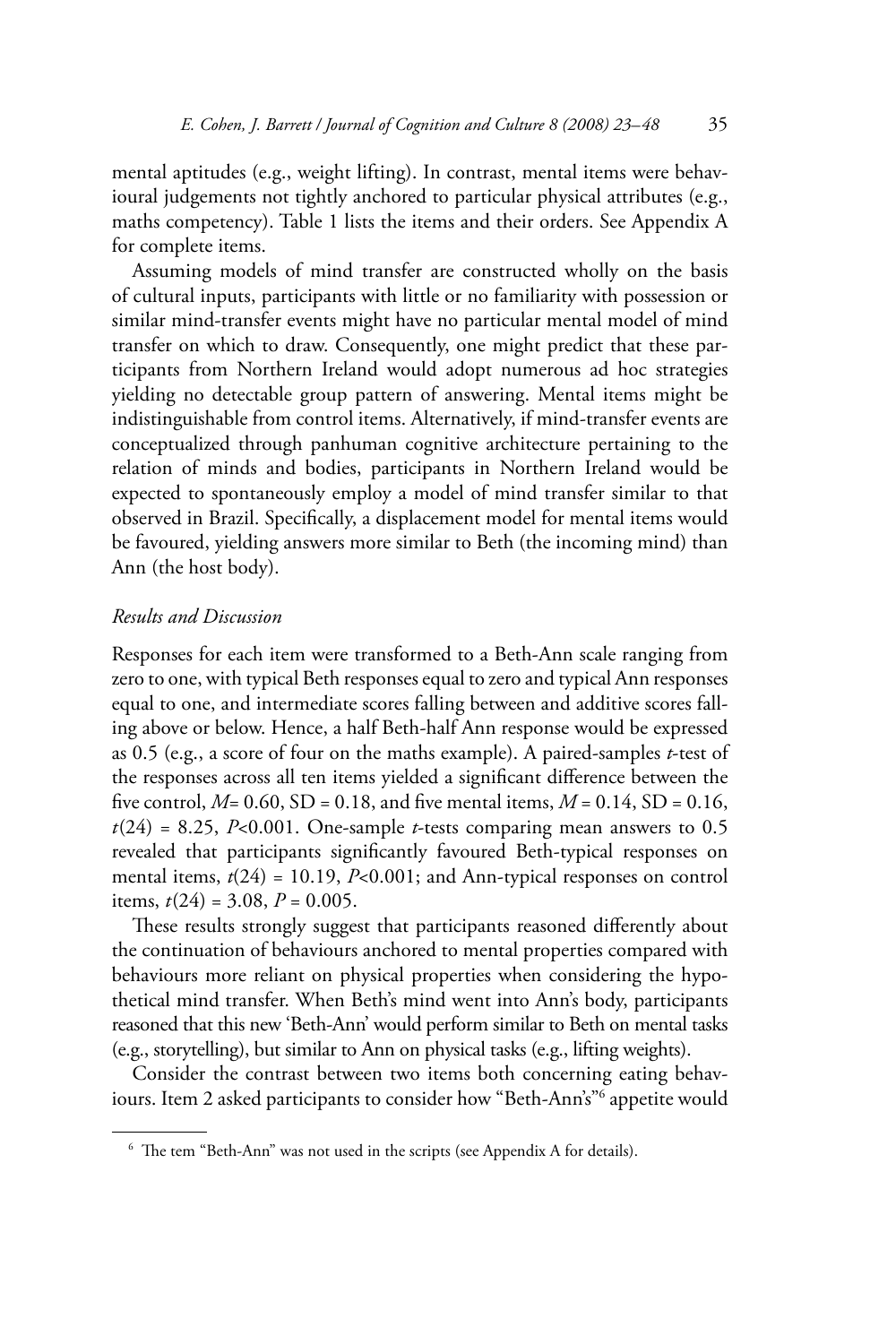change after Beth's mind entered Ann's body, whereas item 10 concerned the particular foods preferred. Arguably, in folk reasoning, appetite is more closely tied to biology than food preferences. A paired samples-test showed a significant difference between participants' reasoning about what foods Beth-Ann would want,  $M = 0.08$ , SD = 0.21, and what quantity of foods she would be likely to eat following the mind transfer,  $M = 0.37$ ,  $SD = 0.43$ ,  $t(24) = 4.32$ ,  $P<0.001$ . That is, appetite was scored as a blending of Beth and Ann, but food selection was wholly Beth's decision (in Ann's body).

Analyses of individual items revealed that all five mental items had lower means than any of the five control items. Table 2 lists the means and standard deviations for each item of each type.<sup>7</sup>

|         | Item No.   | Mean | SD   |
|---------|------------|------|------|
| Control | 2          | 0.45 | 0.32 |
|         | 4          | 0.68 | 0.33 |
|         | 6          | 0.89 | 0.24 |
|         | 7          | 0.58 | 0.34 |
|         | 9          | 0.39 | 0.32 |
|         | Group mean | 0.60 | 0.16 |
| Mental  | 1          | 0.19 | 0.34 |
|         | 3          | 0.07 | 0.27 |
|         | 5          | 0.23 | 0.30 |
|         | 8          | 0.13 | 0.29 |
|         | 10         | 0.08 | 0.21 |
|         | Group mean | 0.14 | 0.18 |

Table 2 Mean scores and standard deviations by item and by group (control and mental) for Study 1.

Although these scores indicate that participants treated the mind transfer as more dramatically impacting Ann's mental behaviours as opposed to the con-

<sup>7</sup> Note that items 2 and 9 yield the two lowest mean scores, reflecting possible mental-physical overlap on these items (i.e., appetite and smoking). Both items are commonly represented as having a strong physical component (e.g., stomach capacity or physiological dependence), as well as a psychological component (e.g., desire, appeal). This suggestion is supported by participant's explanations for their responses (e.g., regarding appetite, "food intake is to do with both body and mind", "there are both physical and mental reasons for diet", "the mind controls hunger but for her body size, she may eat slightly more than usual", "appetite is a combo of body needs for nutrients and personal desire. So the girl probably ate and average of the 2" .; regarding smoking, "the body may have craved more than usual but she may have had the urge in her head", "Ann's body may crave the nicotine and make Beth smoke more than usual", "Beth decides when to have a cigarette, but the body will tell Beth it wants cigarettes more often").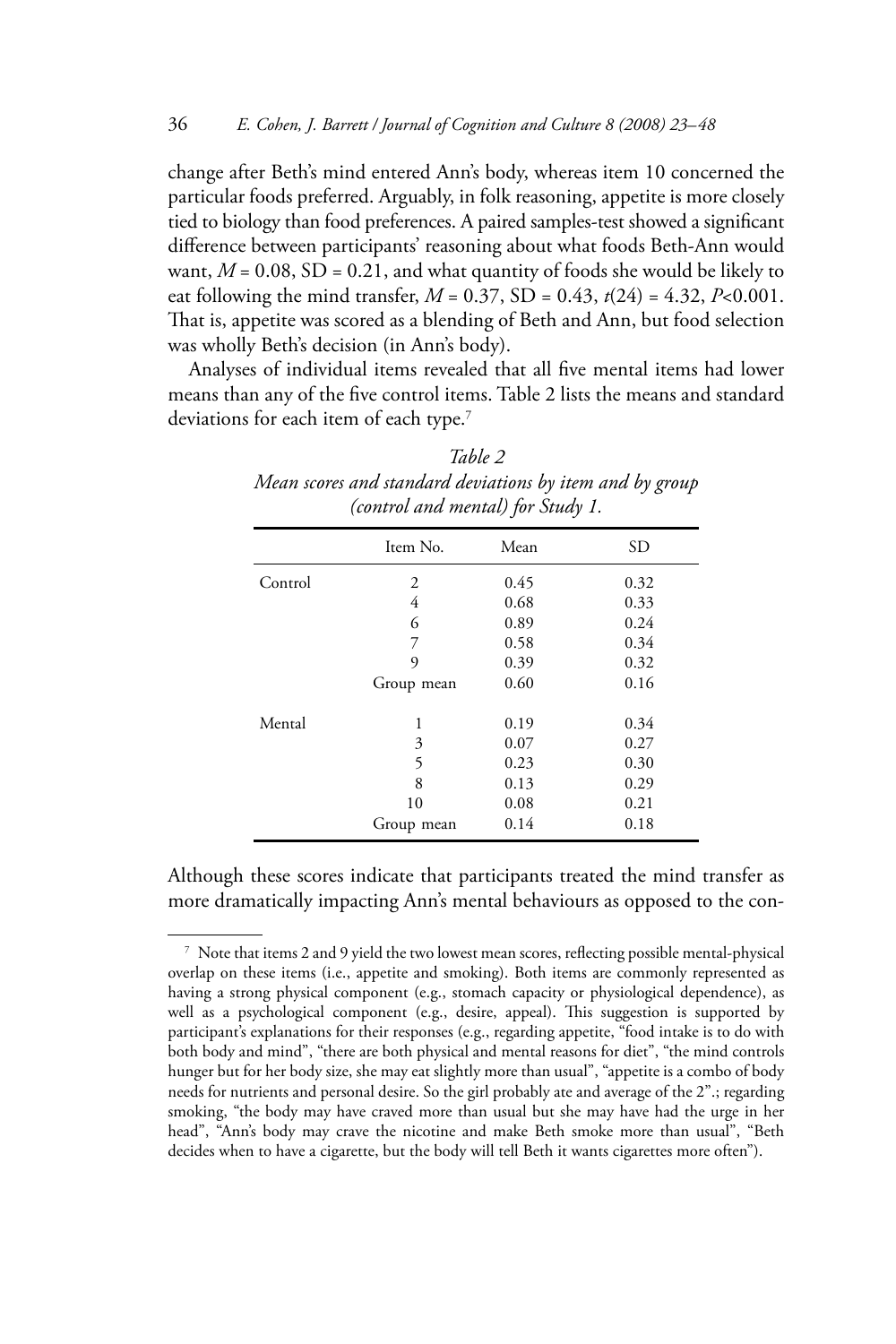trol behaviours, the analysis above does not reveal which model of mind transfer that participants spontaneously used. Either fusion (with Beth's mind fusing with Ann's to produce behaviours not expected from either independently) or displacement (with Beth's mind displacing Ann's and thereby producing Beth-like behaviours) could account for the pattern observed. To discriminate between these alternatives, responses for the five mental items were recoded into three categories: complete displacement (identical with Beth), fusion (somewhere between Beth and Ann or summing Beth and Ann), and non-transfer (identical with Ann). On the above maths item, for example, a response of 2 (Beth typical) was categorized as a complete displacement, a response of 6 (Ann typical) was categorized as non-transfer, and all other responses were categorised as fusion (thereby including both averaging and additive fusions). As non-transfer (i.e., no effect) responses were extremely rare (4 out of a total of 125 cells) and not of theoretical concern, this category was omitted from the analyses. Hence, each response on each item was scored one for displacement or zero for fusion.

Averaging across the five mental items yielded scores for each participant ranging from zero to one. A one-sample t-test comparing the five item mean to 0.5 suggests a significant tendency toward displacement,  $t(24) = 2.87$ ,  $p = 0.008, M = 0.69, SD = 0.33.$ 

But how many participants consistently favoured displacement responses across all five mental items, and how many participants were consistent 'fusers'? To answer this question we categorized participants as 'fusers' if they gave fusion responses on four or more of the five items, 'displacers' if they gave four or more displacement responses, and 'neithers' for all others. This coding scheme revealed 15 displacers, four fusers, and six neithers. Of those participants who employed a consistent strategy for the mind items, there were significantly more displacers than fusers,  $X^2$  (1,  $n = 19$ ) = 6.37,  $p = 0.012$ .<sup>8</sup> Of the six participants who could not be classified using the strict criterion, four showed displacement responses for a majority of their answers and two gave fusion answers most frequently. In sum, 19 participants gave displacement answers most frequently and six gave fusion answers most frequently.<sup>9</sup> No significant sex differences were detected.

<sup>&</sup>lt;sup>8</sup> The strategy of the 'fuser' could be a negative one rather than a positive one. That is, a 'fuser' could be simply avoiding either Ann-like or Beth-like responses, rather than actually representing mind-transfer as two minds fusing. It may be that fusers' strategy is to choose any of the five points on the scale that are not Ann or Beth-typical scores. There were too few 'fusers' to detect any such trends (whether negative, additive, or averaging).

<sup>&</sup>lt;sup>9</sup> It is important to note that answers coded as 'fusions' do not distinguish between mindmind fusion and mind-body fusion. If a participant offered a response for a mental item that falls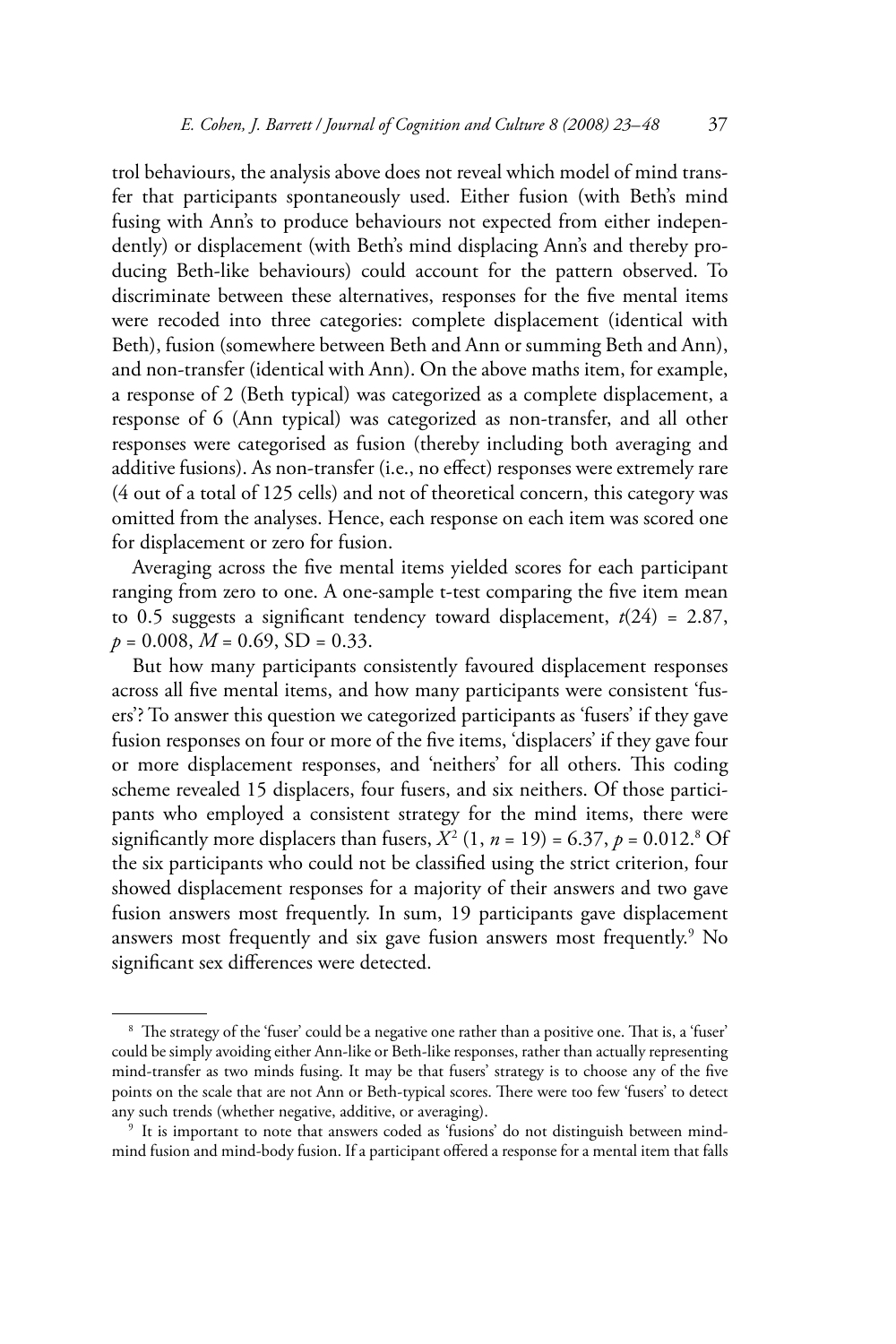An item analysis shows displacement was the preferred strategy for all five mental scenarios, and a binomial test indicated that displacement was significantly favoured over fusion for items 8 and 10,  $p = 0.023$  in both items.

What we observe so far, then, is the following:

- 1) When considering the effects of a mind transfer scenario, participants do not appear to answer randomly but in fact employ differing strategies depending on whether they are reasoning about mental or physical capacities.
- 2) Participants reasoned that the transfer would affect behaviours with a strong mental component (e.g., mathematical ability); but have little or no impact on behaviours with a strong physical or biological component (e.g., visual acuity).
- 3) Further item and participant analyses demonstrated that participants were significantly more likely to reason consistently in terms of complete displacement and not fusion when considering post-transfer mental capacities.

These results suggest a tentative conclusion. Northern Irish young adults tend to spontaneously infer that when one person's mind is transferred into another person's body, the normal 'host' mind is displaced. Displacement was spontaneously inferred significantly more frequently than fusion, even though both options were equally available as valid responses. This suggests that participants' responses were guided by a tacit one mind-one body principle. This conclusion is supported further by participants' explicit reasoning for their choice of response. Participants appeared to assume this principle implicitly, with few actually explicitly spelling it out as a prior assumption that evidently guides their reasoning. Table 3 lists characteristic participant explanations for their answers. Consistent with the quantitative results, these explanations reflect a displacement mental model.

somewhere between Ann-typical and Beth-typical scores, this may have been due to perceived bodily, not mental, influence of the host person (Ann). Participant explanations indicate that participants frequently reasoned in terms of mind-body fusion. For example, in the food preferences item, a response coded as 'fusion' was followed by "Her mind tells her one thing and her taste buds another so she orders equal amounts of both"; and in the maths aptitude scenario, another 'fuser' explained, "I don't believe it's just the mind that is responsible for success in examinations".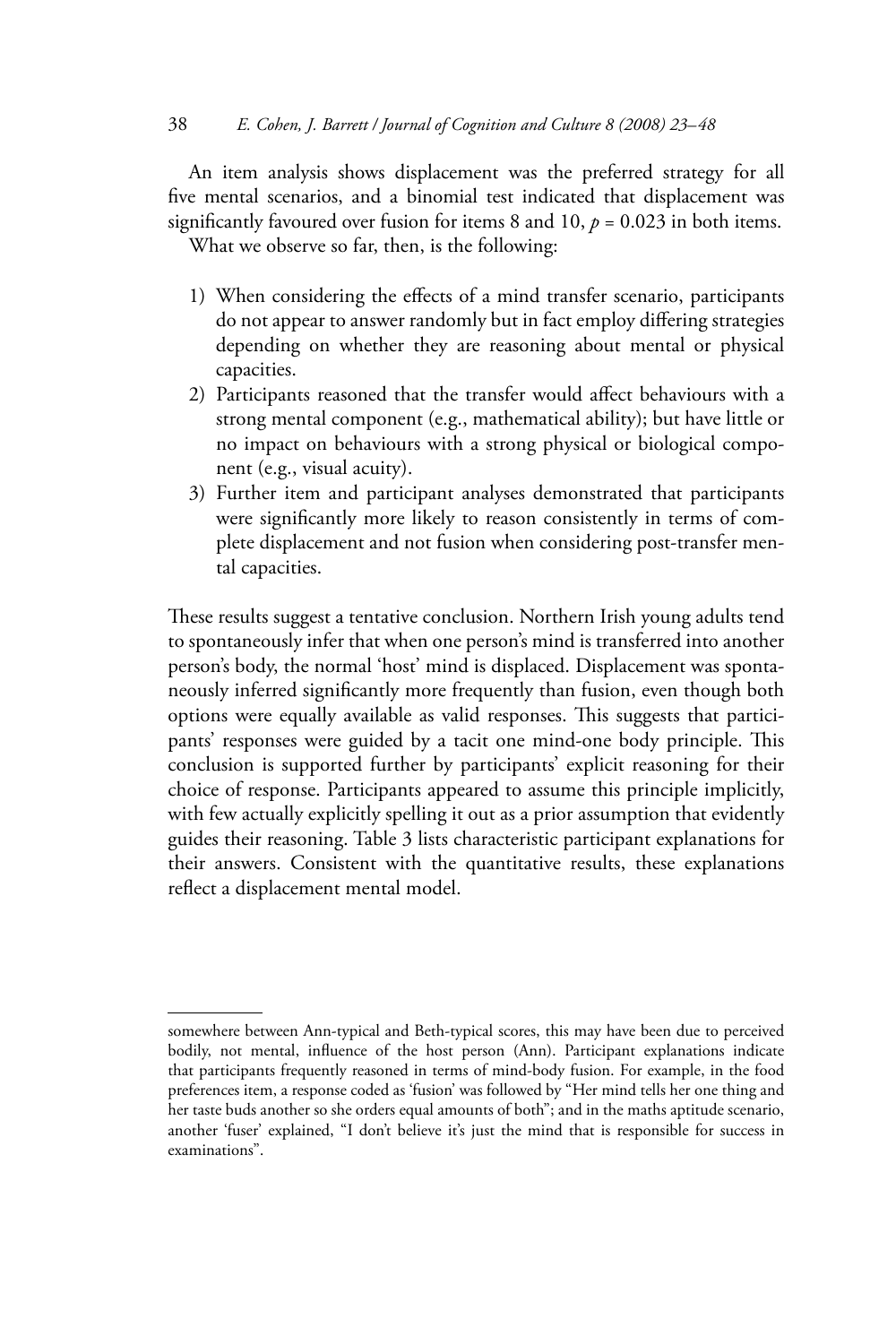Table 3 Participant explanations for displacement responses given for mental items (Study 1)

|                      | Explanation                                                                                                                                               |  |  |  |  |
|----------------------|-----------------------------------------------------------------------------------------------------------------------------------------------------------|--|--|--|--|
| Maths aptitude       | Beth's mind is not very strong at maths so this would affect Ann's<br>performance as it is not Ann's physical appearance that makes her<br>good at maths. |  |  |  |  |
|                      | Beth's mind is still there in Ann's body - it is her mind that will<br>help her answer the questions not her body so she still won't do<br>well.          |  |  |  |  |
|                      | It is her mind that answers maths problems, not body.                                                                                                     |  |  |  |  |
|                      | Even in Ann's body it's still Beth's mind.                                                                                                                |  |  |  |  |
|                      | Her mind answers the questions, not her body.                                                                                                             |  |  |  |  |
|                      | Mind and body are separate. Beth who is not good at maths will<br>still not be good at [it] regardless of who's body her mind is in.                      |  |  |  |  |
|                      | Beth who is poor at maths now has her mind in Ann's body and<br>therefore Ann cannot excel.                                                               |  |  |  |  |
| Story-telling        | Beth's mind is telling the story.                                                                                                                         |  |  |  |  |
|                      | Even in a different body Beth still has the same mind and still will<br>continue to tell stories well.                                                    |  |  |  |  |
|                      | Mental abilities and imagination are areas controlled by the mind.                                                                                        |  |  |  |  |
|                      | Imagination is in the mind so it travels with Beth's mind into Ann.                                                                                       |  |  |  |  |
|                      | Beth's mind, not Ann's body, told the story.                                                                                                              |  |  |  |  |
|                      | It is Beth's mind; therefore, Beth's storytelling abilities: mental<br>rather than physical attribute.                                                    |  |  |  |  |
| Sociality            | Your body has nothing to do with how sociable you are so she<br>probably still only talked to the 10 people.                                              |  |  |  |  |
|                      | Personality is to do with how confident a person is, this would be<br>part of Beth's mind – her memories and traits, etc.                                 |  |  |  |  |
|                      | Beth's mind would still be shy and unsociable and her mind would<br>tell her she really wanted to talk to 10 (as usual).                                  |  |  |  |  |
|                      | It will be Beth's mind so she will still be withdrawn and unsociable,<br>but more people may try talking to her thinking she is Ann.                      |  |  |  |  |
|                      | Confidence is in the mind and Beth is not very confident so if her<br>mind is in Ann's body Ann cannot be confident.                                      |  |  |  |  |
|                      | Beth's mind will allow Ann's body to talk to 10 people.                                                                                                   |  |  |  |  |
| Emotional expression | Beth's mind wouldn't allow Ann's body to express emotions just as<br>freely.                                                                              |  |  |  |  |
|                      | Beth's mind is in control of her emotions, being ins Ann's body will<br>not affect this.                                                                  |  |  |  |  |
|                      | Beth's mind did not find the movie as emotional or exercised<br>greater control over the reflex to cry.                                                   |  |  |  |  |
|                      | Because emotion depends on the mind, not the body.                                                                                                        |  |  |  |  |
|                      | Beth's mind would not be inspired to cry more than usual because<br>of a different body.                                                                  |  |  |  |  |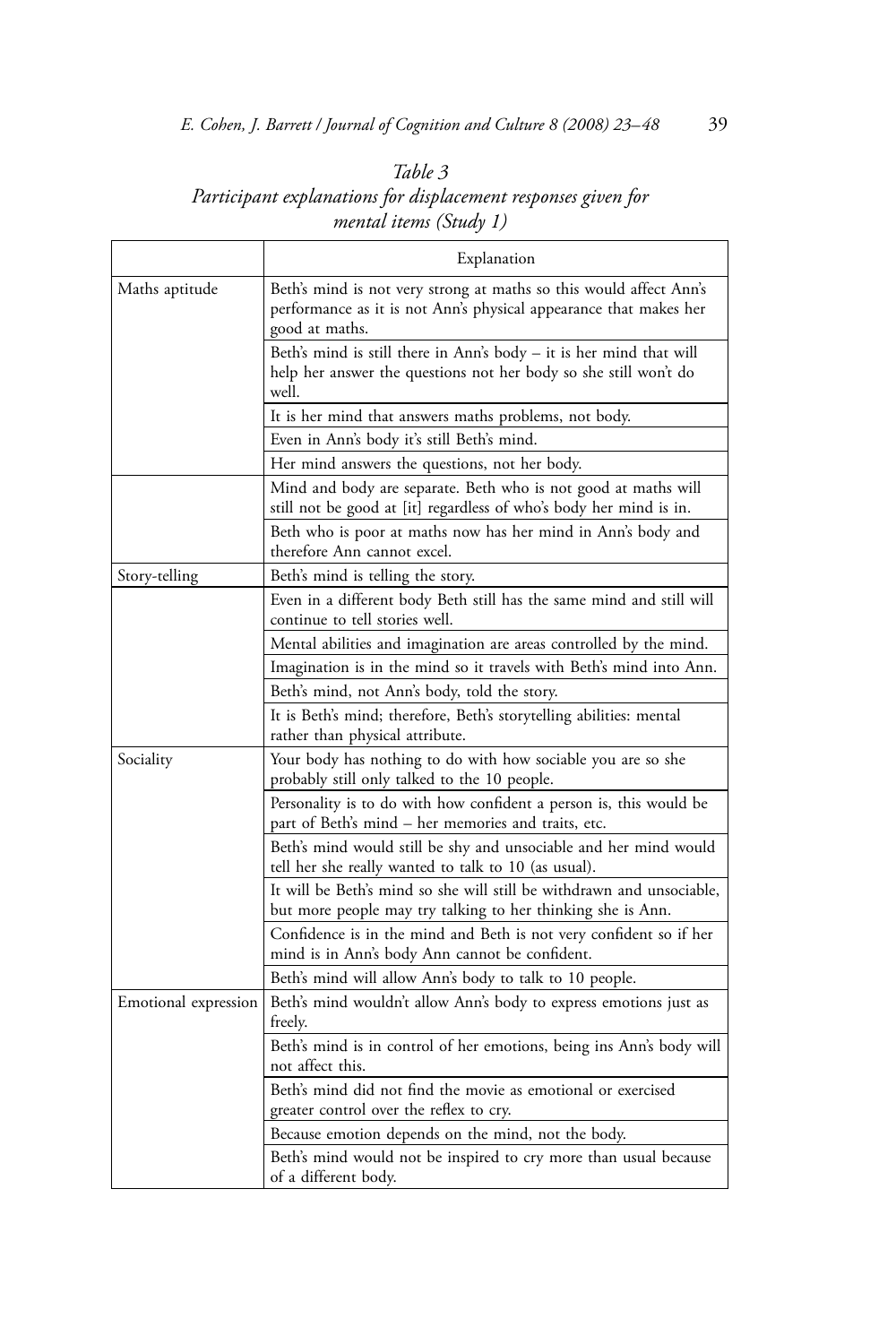|                  | Explanation                                                                                                                                            |  |  |  |
|------------------|--------------------------------------------------------------------------------------------------------------------------------------------------------|--|--|--|
|                  | Beth's mind, not Ann's body, decides to cry.                                                                                                           |  |  |  |
|                  | Beth's mind tells Ann's body to cry just a little.                                                                                                     |  |  |  |
| Food preferences | Beth's mind would know what she was used to ordering.                                                                                                  |  |  |  |
|                  | Our favourite foods are based on associative experiences stored in<br>the mind; therefore, a change of mind will cause a change in food<br>favourites. |  |  |  |
|                  | Mind controls favourite things and taste.                                                                                                              |  |  |  |
|                  | Beth's mind decides her likes and dislikes.                                                                                                            |  |  |  |
|                  | Because this is what Beth's mind likes, so that's what she'll order.                                                                                   |  |  |  |
|                  | Beth prefers beans so now Ann's body has Beth's choice.                                                                                                |  |  |  |

Table 3 (cont.)

But might it have been possible that the strong effects observed were, at least in part, an artefact of a particular aspect of the experimental design? While the provision of scales is a standard feature of questionnaires, perhaps exposing participants to a specified range of response options influenced response patterns in ways that open-ended questioning would not. Displaying the range of transfer options and labelling one as Beth-like behaviour in the preceding narrative may have subtly encouraged a displacement strategy. A second study was conducted to exclude this possibility.

## Study 2

## Method

Participants. Participants were 26 undergraduate students (mean age, 20.1 years; 11 male, 15 female), again mainly drawn from the School of History and Anthropology and the School of Psychology at Queen's University Belfast. Standard compensation was provided for all participants. Participants were drawn from the same participant pool as Study 1 and randomly assigned to one study or the other.

Materials and Procedure. The script followed the same content and structure as in Study 1, with only the response mode being altered from forced-choice to open-question format. For example, in Scenario 1, described above, the question appeared as follows:

How well do you think the girl will do on the maths test?  $\equiv$  points.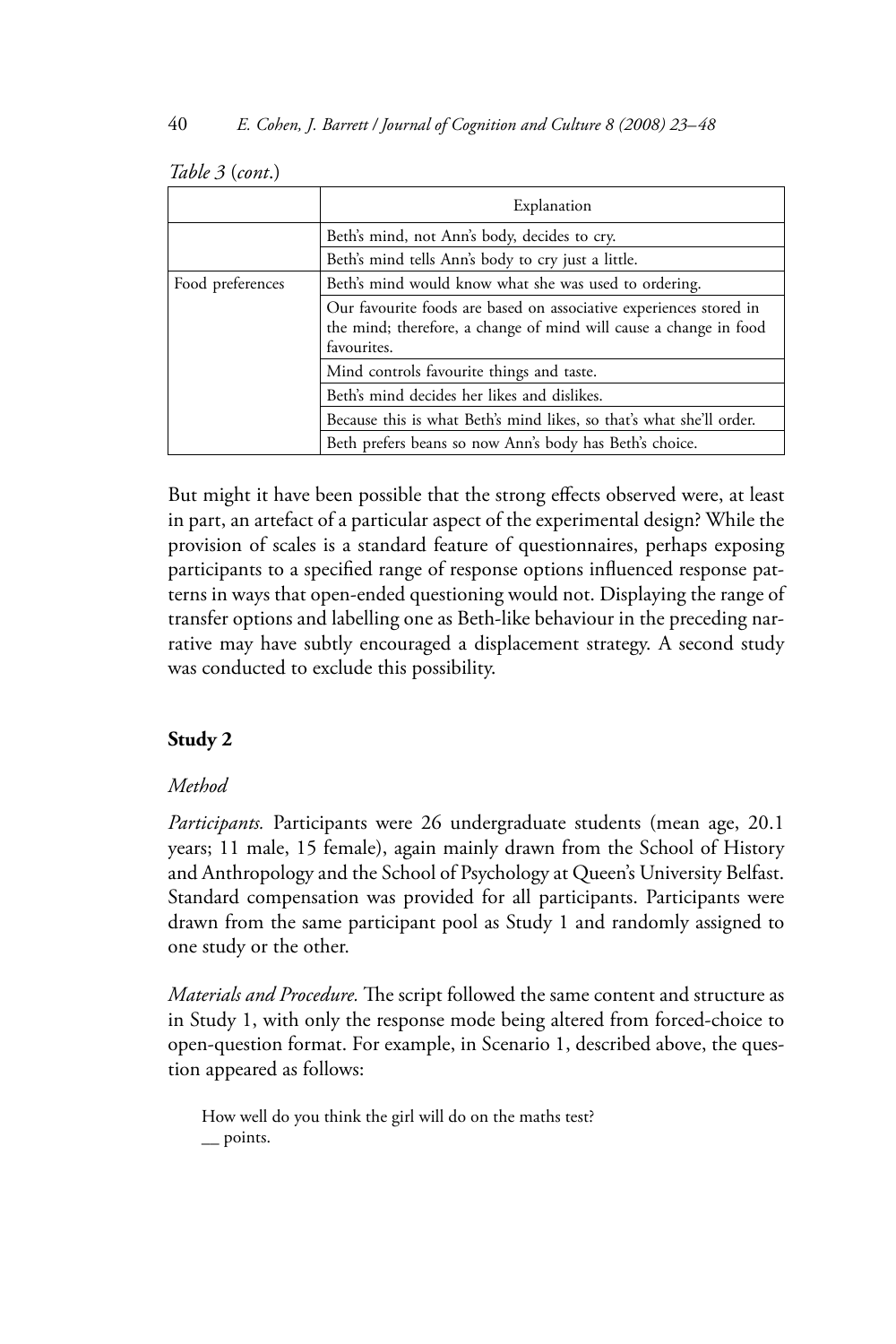#### Results and Discussion

As with Study 1, responses for each item were transformed to a Beth-Ann scale (Beth-typical scores equal 0, Ann-typical scores equal 1, with intermediate and additive scores falling between or outside this scale). Once again a pairedsamples *t*-test of the mean responses yielded a significant difference between the five control and five cognitive items,  $t(25) = 9.50$ ,  $P<0.001$ . A one-sample  $t$ -test comparing mean answers to 0.5 showed that participants significantly favoured Beth-typical responses on mental items,  $t(25) = 11.42$ ,  $P<0.001$  and Ann-typical responses on control items,  $t(25) = 4.32$ ,  $P<0.001$ . Furthermore, all five mental means were once again lower than all five control means (see Table 4).

| (controi ana mentai) for Stuay 2 |            |      |           |
|----------------------------------|------------|------|-----------|
|                                  | Item No.   | Mean | <b>SD</b> |
| Control                          | 2          | 0.58 | 0.40      |
|                                  | 4          | 0.90 | 0.20      |
|                                  | 6          | 0.82 | 0.38      |
|                                  | 7          | 0.75 | 0.35      |
|                                  | 9          | 0.13 | 0.25      |
|                                  | Group mean | 0.64 | 0.16      |
| Mental                           | 1          | 0.19 | 0.41      |
|                                  | 3          | 0.06 | 0.18      |
|                                  | 5          | 0.21 | 0.36      |
|                                  | 8          | 0.05 | 0.28      |
|                                  | 10         | 0.05 | 0.10      |
|                                  | Group mean | 0.12 | 0.17      |

Table 4 Mean scores and standard deviations by item and by group<br>(control and mental) for Study 2

Responses were recoded into displacement, fusion and non-transfer categories as in Study 1, with displacement items scoring 1 and fusion items scoring 0. Non-transfer was again omitted from the analyses (6 responses out of a total of 130 were non-transfer, i.e., Ann-like). Following recoding, a one sample ttest was run on the five mental items' mean. Again, this showed a significant tendency toward displacement,  $t(25) = 6.28$ ,  $P<0.001$ ,  $M = 0.82$ ,  $SD = 0.26$ (An independent samples test for equality of means showed no significant intergroup difference between Study 1,  $M = 0.69$ , and Study 2,  $M = 0.82$ ).

As in Study 1 significantly more participants met the conservative criterion for displacers than fusers. Indeed, in this study, no participants offered fusion responses for 4 or 5 of the 5 items. A total of 15 participants consistently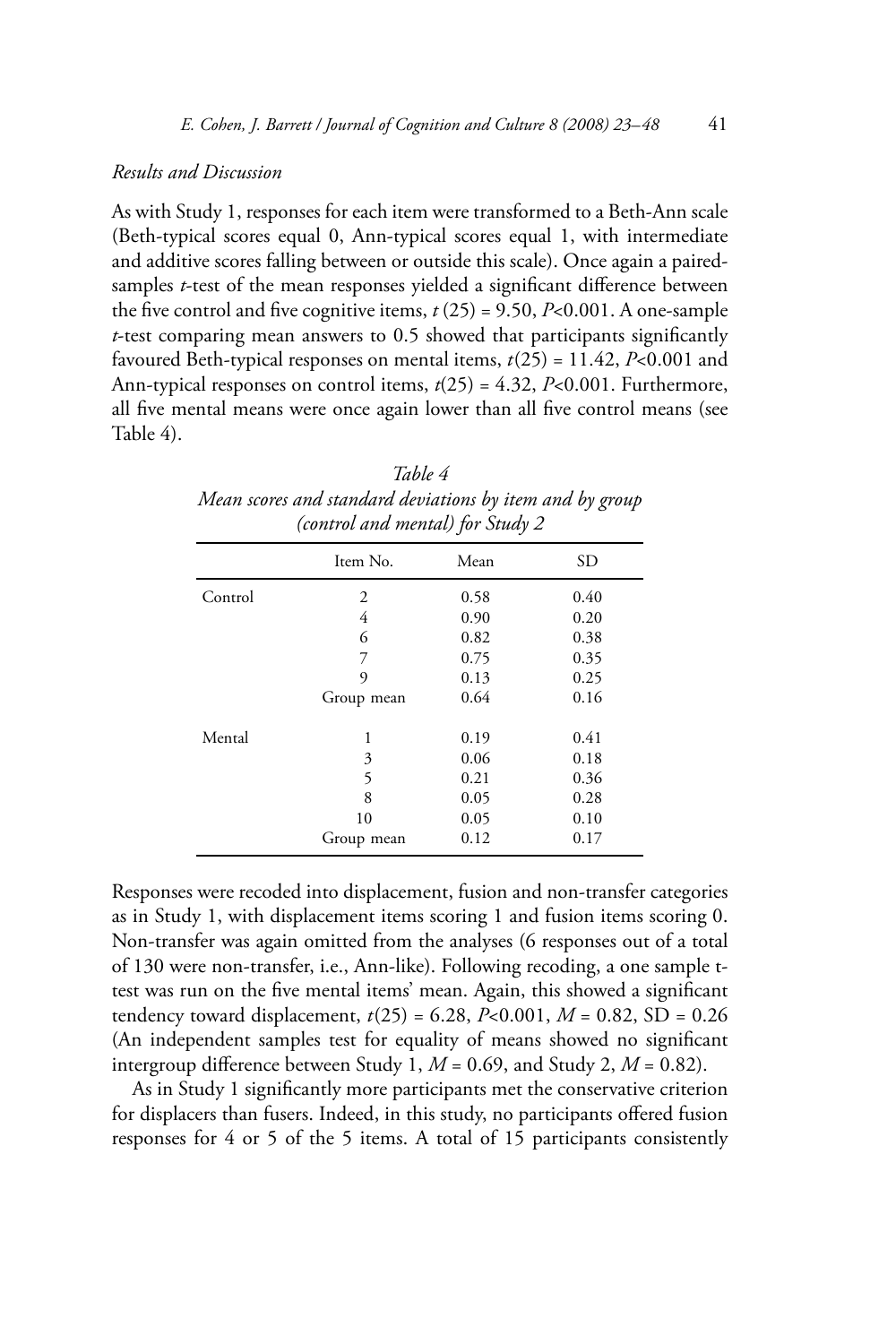offered displacement responses (i.e., in 4 or 5 of the 5 items), and 11 participants were neither displacers nor fusers according to our criteria. Of these 'neithers,' eight used displacement most frequently, and two used fusion. Of the participants who apparently employed a model of mind transfer for the mental items, there were significantly more displacers than fusers,  $X^2$  (1,  $n = 15$  = 15, P<0.001. Again, no single item alone accounts for the results. A binomial test indicated that displacement was significantly favoured over fusion for all five mental items,  $P<0.001$  for items 1, 2 and 8;  $p = 0.002$  for item 3 and  $p = 0.011$  for item 10.

Unlike Study 1, Study 2 had enough males to detect possible sex differences. When transforming responses onto a zero (Beth-like) to one (Ann-like) continuous scale, males scored higher (i.e., more Ann-like),  $M = 0.22$ , SD = 0.21, than females,  $M = 0.04$ , SD = 0.08, on mental items,  $t(24) = 3.09$ ,  $P = 0.005$ . No significant difference was detected for control items. Only two of eleven males met the criterion for 'displacers' with nine failing to meet the standard for displacers or fusers; whereas thirteen of the fifteen females were 'displacers.' Nevertheless, six of the nine unclassified males used displacement most often and only two used a fusion strategy most often. Summing across both studies, thirteen of sixteen males favoured displacement answers. Only two used fusion a majority of the time. These totals are proportionate to the female totals of twenty-nine favouring displacement and six using fusion most frequently. Consequently, drawing conclusions from the detected sex difference appears premature.

Study 2, therefore, replicated the findings of Study 1. Indeed, if anything, the absence of a scale may have enhanced the displacement effect, with participants significantly favouring displacement over fusion on all items and not a single participant consistently employing a fusion strategy across mental items.

## **General Discussion**

Undoubtedly, many factors influence the generation and spread of possession concepts, and variably enhance and inhibit the transmission of different versions encountered cross-culturally. The particular puzzle we began with here, however, was reformed as a set of empirical questions amenable to experimental investigation. The problem was threefold: Why is the displacement concept of possession the most pervasive across different cultural contexts? Why is it offered as a possession description even in those contexts where it contravenes authoritative teachings? Why does it persist even where it becomes logically untenable in the light of other known facts about the possession situation?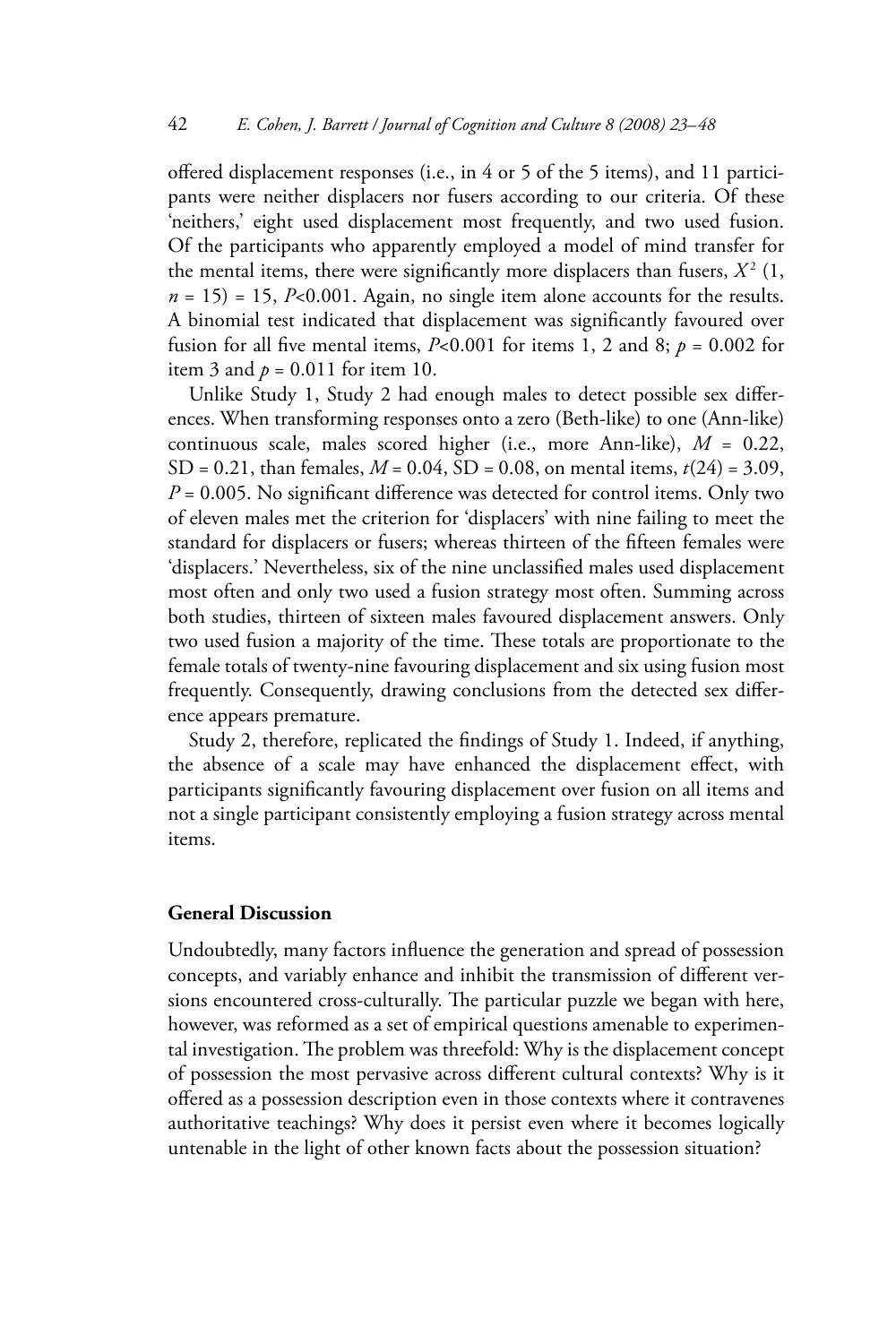Previous research has demonstrated that minds and bodies may be readily and intuitively conceived as existing apart from one another. This earlyemerging cognitive foundation may be developed into many manifestations of dualist thought that are readily observable in everyday life, in film and comedy,<sup>10</sup> and perhaps most notably in many religious beliefs. This research suggests that possession concepts – both of the 'fusion' and the 'displacement' variety, as well as 'oscillation' - also build upon this intuitive foundation. Intuitive dualism does not, however, provide ready answers to the above questions concerning the persistence and pervasiveness of displacement concepts over fusion concepts. Other than the intuitive conceptualisation of mind and body as discreet, autonomous entities, what additional assumptions guide the wide range possible conceptual configurations of minds and bodies in space and time? The results of the two studies reported here demonstrate a predisposition toward displacement of minds in mind-transfer situations, not fusion. The theoretical possibility of fusion is repeatedly rejected, while displacement is embraced. Participants' explanations for their responses indicate that this rejection is guided by a tacit, unexpressed one mind-one body principle.

The present experimental evidence shows that displacement is not just a readily produced spirit possession model, it is a readily produced mind transfer model outside of religious contexts and across culture. Ethnographic evidence demonstrates that displacement is more cross-culturally recurrent than other spirit possession models, and appears even when experience and expert instruction teach against such a model. Displacement might persist for several reasons including its memorability, the relative ease with which it generates inferences, and how easy it might be to explain and communicate to others. But a likely reason for its robustness underlying these other possibilities is that displacement might fit more readily with intuitive cognition governing the nature of minds. Children, irrespective of cultural context, may acquire an understanding that minds and bodies are distinguishable and operate under different causal principles. So says intuitive dualism. But further, children's naïve theories about human minds may include a tacit assumption that one and only one mind accounts for the behaviours of one and only one body. And perhaps this computationally elegant 'one mind-one body principle' persists into adulthood. If so, fusion and oscillation models of spirit possession, which assume one body is fully or intermittently under the control of two minds, would be less likely to be spontaneously produced.

It would be premature at this stage to conclude that the 'one mind-one body principle' is the decisive factor in the transmission of displacement

<sup>&</sup>lt;sup>10</sup> See Bloom (2004), for example, on slapstick humour (Chapter 6).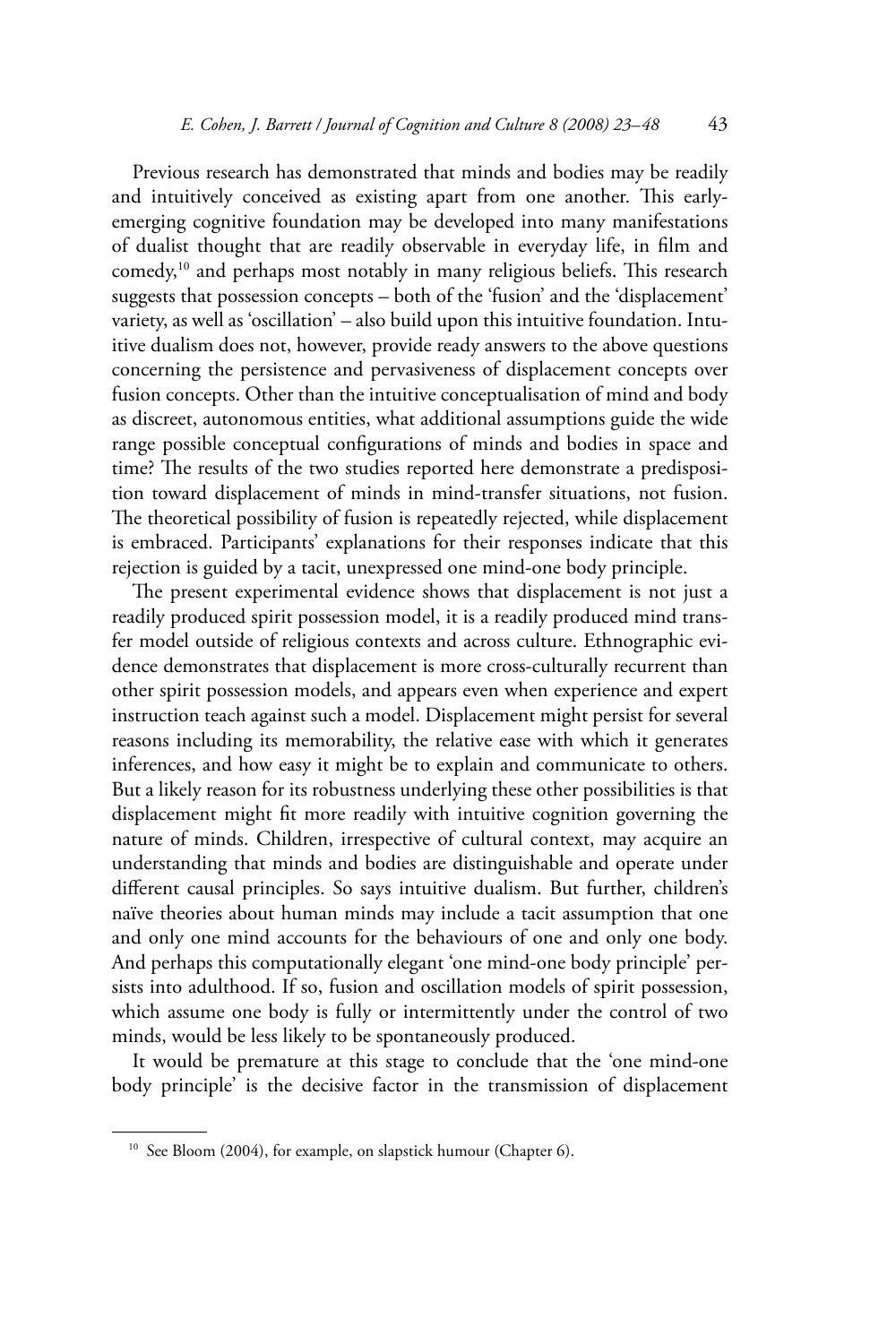concepts about possession. These results are certainly suggestive that, all else being equal, fusion is not a naturally occurring description of possession by spirits. Nevertheless, several important questions remain. Some of these relate to associated factors, such as memorability and inferential potential of ideas about fusion and displacement possessions, not directly investigated here.<sup>11</sup>

The nature of the apparent natural tendency to reason in terms of displacement in mind-transfer situations also requires further investigation. A key question raised by these studies concerns whether the 'one mind-one body' principle is driven by participants' intuitions about their physical world (i.e., intuitive physics) or about their social world (i.e., intuitive psychology). By positing that a mind may be manhandled from one body into another, does the very situation of a hypothetical mind transfer trigger expectations of a physical nature to do with solidity, cohesiveness and contact? If the 'mind' here is triggering intuitive physical expectations in much the same way as 'brain' or 'liver' might, then this could explain the strong displacement (i.e., transplant) effect. These considerations are potentially relevant for our attempts to explain the transmission of possession concepts. According to the displacement view, possession is not normally conceived as a 'mind' occupying a body, but as a bodiless person occupying a body. Person, here, represents the "you" behind your eyes, mentioned earlier, and is not easily tracked by any available vocabulary, such as "mind" or even "person". Difficulties with terminology notwithstanding, follow-up studies are required that disambiguate these possible interpretations and that detail the amorphous nature of the entity being transferred

Certainly there is much to explore in this area, not only in relation to the transmission of possession concepts, but also in relation to the transmission of variable ideas about persons and their constituent parts. The ethnographic literature on such ideas presents a plethora of detailed descriptions of "heart souls", "head souls", "person doubles", "shadows", "breaths", and so on. In

<sup>&</sup>lt;sup>11</sup> Boyer and others have suggested that 'minimally counterintuitive' concepts may be understandable, interesting and hence, more likely to be transmitted than other comparable concepts (Barrett and Nyhof, 2001; Boyer, 2001; Boyer and Ramble, 2001). In contrast concepts that run too counter to intuitive assumptions of early-developing cognitive architecture often prove conceptually cumbersome, hard to use, remember, and transmit. Perhaps the idea of one mind or spirit displacing another is 'minimally counterintuitive,' whereas the notion of one mind or spirit entering the body of another and merging with the host mind to form a new person with distinct traits and attributes is too counterintuitive to be a strong candidate for replication within and across cultural groups. The results of the studies here further suggest that concepts of posssession that entail that the host acquires both mental and physical properties of the possessing agent are potentially countererintuitive. Reports of possessed mediums displaying superhuman physical abilities, such as strength and agility, certainly captured the attention of a broad audience in the Afro-Brazilian context.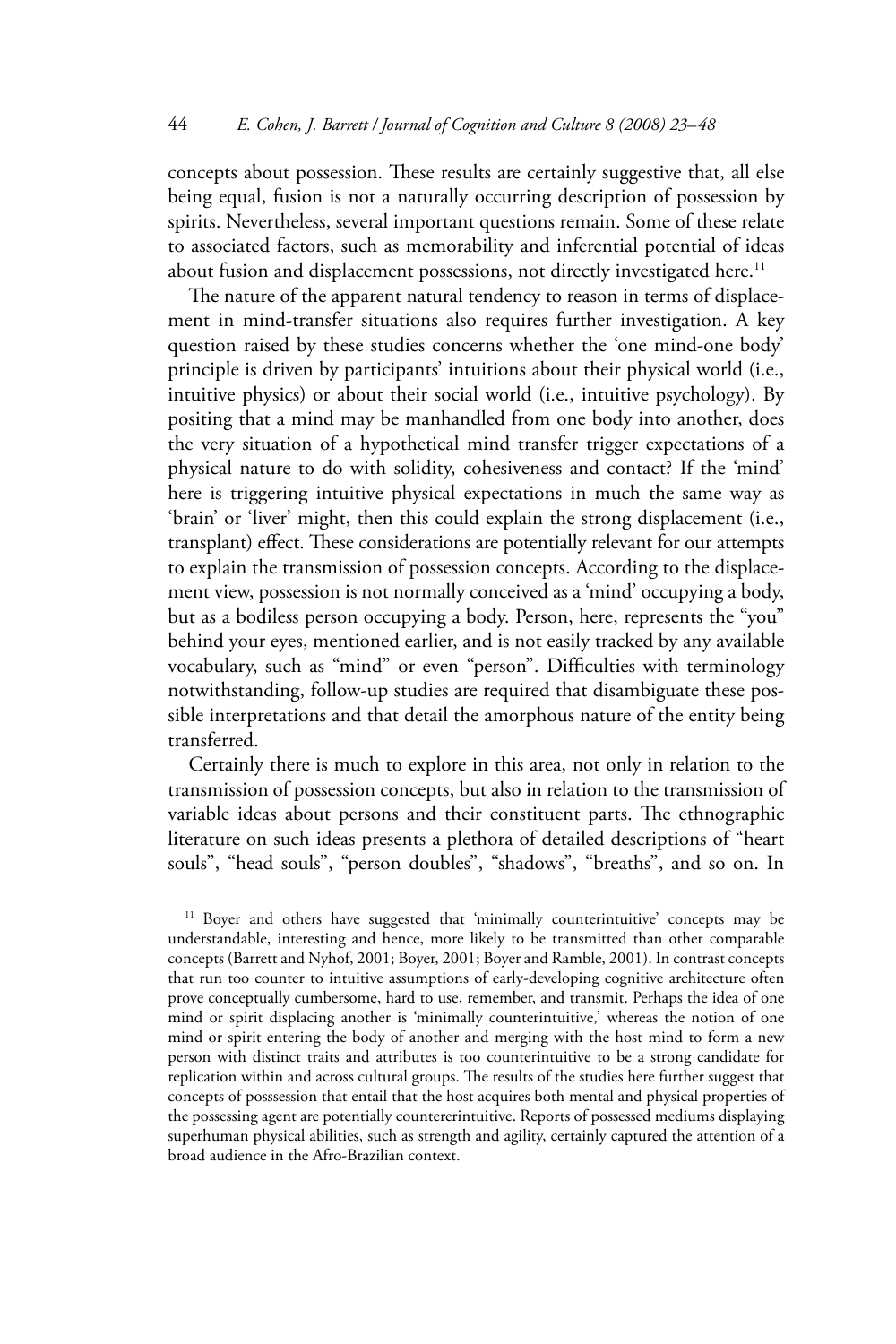some places, persons are believed to be made up of many different parts, of which the body is the only physically instantiated component. Can these people be said to have a dualistic perspective of the person? Further cross-cultural and developmental experimental studies will enable us to better understand and explain the spread of such ideas, as well as identify and characterize forms of thinking, and the cognitive mechanisms that underpin them, that are truly pan-human.

## References

- Barrett, J., and Nyhof, M. A. (2001). Spreading non-natural concepts: The role of intuitive conceptual structures in memory and transmission of cultural materials. Journal of Cognition and Culture  $1, 69-100$ .
- Bloom, P. (2004). Descartes' baby: How the science of child development explains what makes us human. Basic Books, New York, NY.
- Bourguignon, E. (2004). Suffering and healing, subordination and power: Women and possession trance. Ethos 32, 557-574.
- Boyer, P., and Ramble, C. (2001). Cognitive templates for religious concepts: Cross-cultural evidence for recall of counter-intuitive representations. Cognitive Science 25, 535-564.
- Boyer, P. (2001). Religion explained: The evolutionary origins of religious thought. Basic Books, New York, NY.
- Cohen, E. (2007). The mind possessed: The cognition of spirit possession in an Afro-Brazilian religious tradition. Oxford University Press, New York, NY.
- Cohen, E. and Barrett, J. (in press) Conceptualizing possession trance: Ethnographic and experimental evidence. Ethos 36.
- Frazer, J. G. ([1890] 1958). The golden bough: A study in magic and religion. (Reprint, abridged edn.). MacMillan, New York, NY.
- Gopnik, A., Meltzoff, A. N. and Kuhl, P. K. (1999). The scientist in the crib: Minds, brains, and how children learn, 1st edn. William Morrow, New York, NY.
- Herskovits, M. J. (1948). Man and his works; the science of cultural anthropology, 1st edn. A.A. Knopf, New York, NY.
- Johnson, C. N. (1990). If you had my brain, where would I be? Children's understanding of the brain and identity. Child Development 61, 962-972.
- Johnson, C. N., and Wellman, H. M. (1982). Children's developing conceptions of the mind and brain. Child Development 53, 222-234.
- Lambek, M. (1981). Human spirits: A cultural account of trance in Mayotte. Cambridge University Press, Cambridge.
- Lum, K. A. (2000). Praising his name in the dance: Spirit possession in the spiritual Baptist faith and Orisha work in Trinidad, West Indies. Harwood Academic Publishers, Sydney.
- Stoller, P. (1989). Fusion of the worlds: An ethnography of possession among the Songhay of Niger. University of Chicago Press, Chicago, IL.

## Appendix A

The Person Transfer Task below is the script used in Study 1. Ample space was left after each item for participants to provide explanations for their answers. The script used in Study 2 was the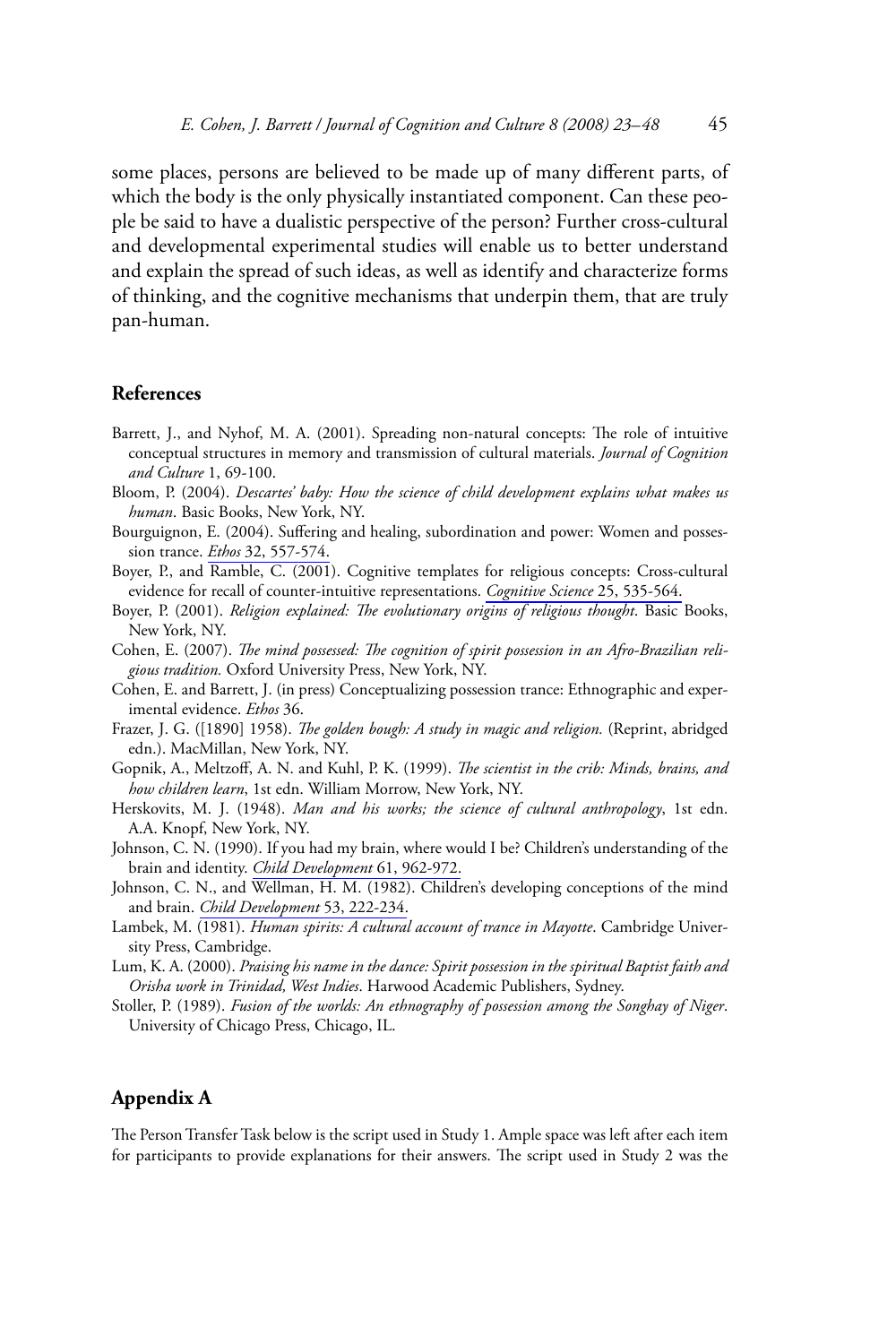same as Study 1 except for the response mode. Rather than use a scale, Study 2 provided a space for participants to respond freely.

#### Person Transfer Task

Please read the following scenarios and answer the question attached to each. All scenarios involve a hypothetical person transfer, in which one person's mind is (successfully) transferred into another person's body. Given this person transfer situation and some basic information about the two characters, a simple question is then asked regarding the new person's behaviours. Please indicate your response as instructed. For every other response, we ask you to offer a brief explanation for your answer. A space is left for optional explanations for your responses to the remaining questions.

All scenarios involve two fictitious people called Ann and Beth.

#### Scenario 1

Ann is very good at maths. She regularly gets excellent marks on 7-point quizzes - usually around 6 out of 7 of her answers are correct.

Beth is very poor at maths. She regularly gets poor marks on 7-point quizzes - usually around 2 out of 7 of her answers are correct.

Once when the girls were in maths class, somehow Beth's mind went into Ann's body. How well do you think that the girl will do on the maths test? Please circle your answer.

 $\mathbf{z}$  $4\overline{5}$  $\mathbf{1}$  $\mathfrak{D}$ 6  $\overline{7}$ 

Please offer a brief explanation for your answer:

#### Scenario 2

Ann has a big appetite. She eats around 3400 calories of food each day. Beth has a small appetite. She eats around 1800 calories of food each day. One day, Beth's mind went into Ann's body. How many calories do you think the girl ate that day? Please circle your answer.

1400 1800 2200 2600 3000 3400 3800

#### Scenario 3

Ann is a very poor storyteller. Her young nephew tells her so. Whenever she visits him, he demands that she invent a story on the spot and tell it to him. Afterwards, he gives her a rating of one through to seven stars for the quality of the story. Ann's storytelling abilities never seem to improve - he almost always gives her two stars.

Beth is a very good story teller. Her young nephew tells her so. Whenever she visits him, he demands that she invent a story on the spot and tell it to him. Afterward, he gives her a rating of one through to seven stars for the quality of the story. Beth's stories are consistently great - he almost always gives her six stars.

Once when Ann had gone to visit her nephew, somehow Beth's mind went into Ann's body. The girl told a story. How many stars did it receive? Please circle your answer.

 $5<sup>7</sup>$  $\mathbf{1}$  $\mathcal{L}$  $\mathcal{E}$  $\overline{4}$ 6 - 7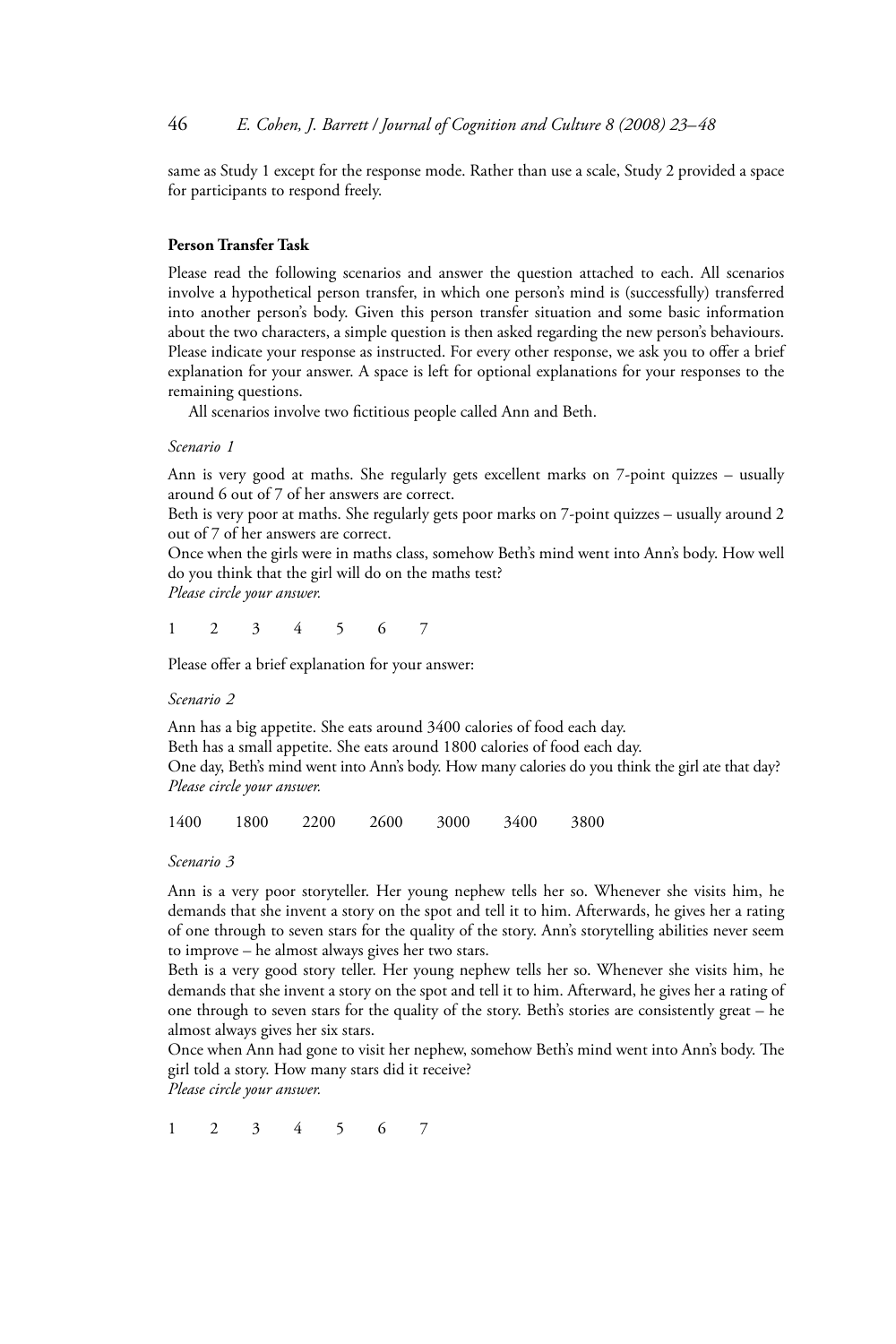47

#### Scenario 4

Ann is not very strong. She can lift 40 kg. Beth is quite strong. She can lift 80 kg. One day just before Ann was going to try to lift weights, Beth's mind went into Ann's body. How much was the girl able to lift? Please circle your answer.

50 60 70 30 40 80 90

Scenario 5

Ann is quite outgoing and sociable. For instance, if she goes to a party with around 40 people at it, she'll talk to around 30 people.

Beth is quite withdrawn and unsociable. For instance, if she finds herself at a party with around 40 people at it, she'll talk to about 10 different people.

Once, when Ann went to a party with about 40 people at it, Beth's mind went into Ann's body. How many people do you think the girl talked to?

Please circle your answer.

5  $10$ 15 20 25 30 35 40

Scenario 6

Ann has great eyesight. She can read down to the sixth row on an eye chart. Beth has poor eyesight. She can read down to the second row on an eye chart. Once when Ann went to have her vision tested, Beth's mind went into Ann's body. To what row on the eye chart could the girl read? Please circle your answer.

Second Third Fourth Fifth Sixth Seventh First

Scenario 7

Ann is really fast. She typically runs 50 meters in around 6.0 seconds. Beth is not so fast. She typically runs 50 meters in around 8.0 seconds. One day as Ann was about to race the 50-meter sprint, Beth's mind went into Ann's body. What do you think the girl's time was? Please circle your answer.

 $5.5$ 6.0 65  $7.0$  $7.5$ 8.0 8.5

#### Scenario 8

Ann expresses her emotions very freely. When she watches sad or touching movies, she cries almost the whole time.

Beth does not express her emotions very freely. When she watches sad or touching movies, she might just cry a little.

Once when Ann went to see a sad movie, somehow Beth's mind went into Ann's body. For how much of the movie do you think the girl cried? Please circle your answer.

About half / More than half / Not at all / Just a little / A fair amount / Almost the whole time / The whole time